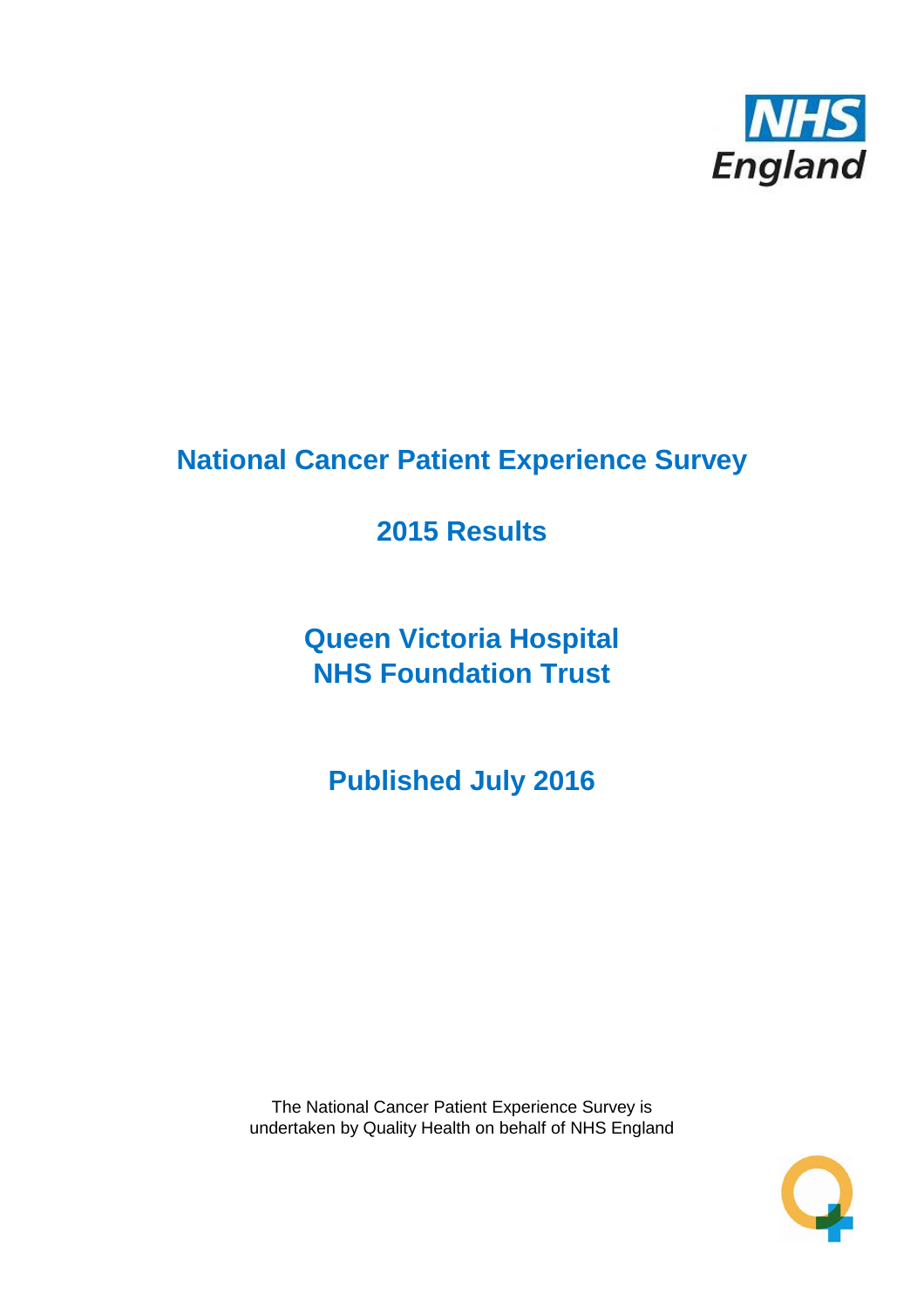### **Introduction**

The National Cancer Patient Experience Survey 2015 is the fifth iteration of the survey first undertaken in 2010. It has been designed to monitor national progress on cancer care; to provide information to drive local quality improvements; to assist commissioners and providers of cancer care; and to inform the work of the various charities and stakeholder groups supporting cancer patients.

The survey was overseen by a national Cancer Patient Experience Advisory Group. This Advisory Group set the principles and objectives of the survey programme and guided questionnaire development.

The survey was commissioned and managed by NHS England. The survey provider, Quality Health, is responsible for designing, running and analysing the survey.

Full national results and other reports are available at www.ncpes.co.uk

Further details on the survey methodology and changes to the 2015 survey can be found in the Annex. Note that a number of significant changes were made to the 2015 survey so caution should be taken in directly comparing data from the 2015 survey to the findings of the previous CPES surveys. No comparisons with previous surveys are presented in this report.

### **This report**

The report shows how this Trust scored for each question in the survey, compared with national results. It is aimed at helping individual Trusts to understand their performance and identify areas for local improvement.

Note that responses for questions with 1-20 respondents have been suppressed. This is to protect patient confidentiality and because uncertainty around the result is too great.

### **Data tables**

The data tables presented in this report show the following for each question:

- **Column 1** shows the number of respondents to this question
- **Column 2** shows the unadjusted 2015 score for this Trust
- **Column 3** shows the case-mix adjusted 2015 score for this Trust
- **Column 4** shows the lower limit of the expected range of scores for this Trust (the top of the pale blue section on the Comparability chart - see below)
- **Column 5** shows the upper limit of the expected range of scores for this Trust (the bottom of the dark blue section on the Comparability chart - see below)
- **Column 6** shows the National Average score for this question.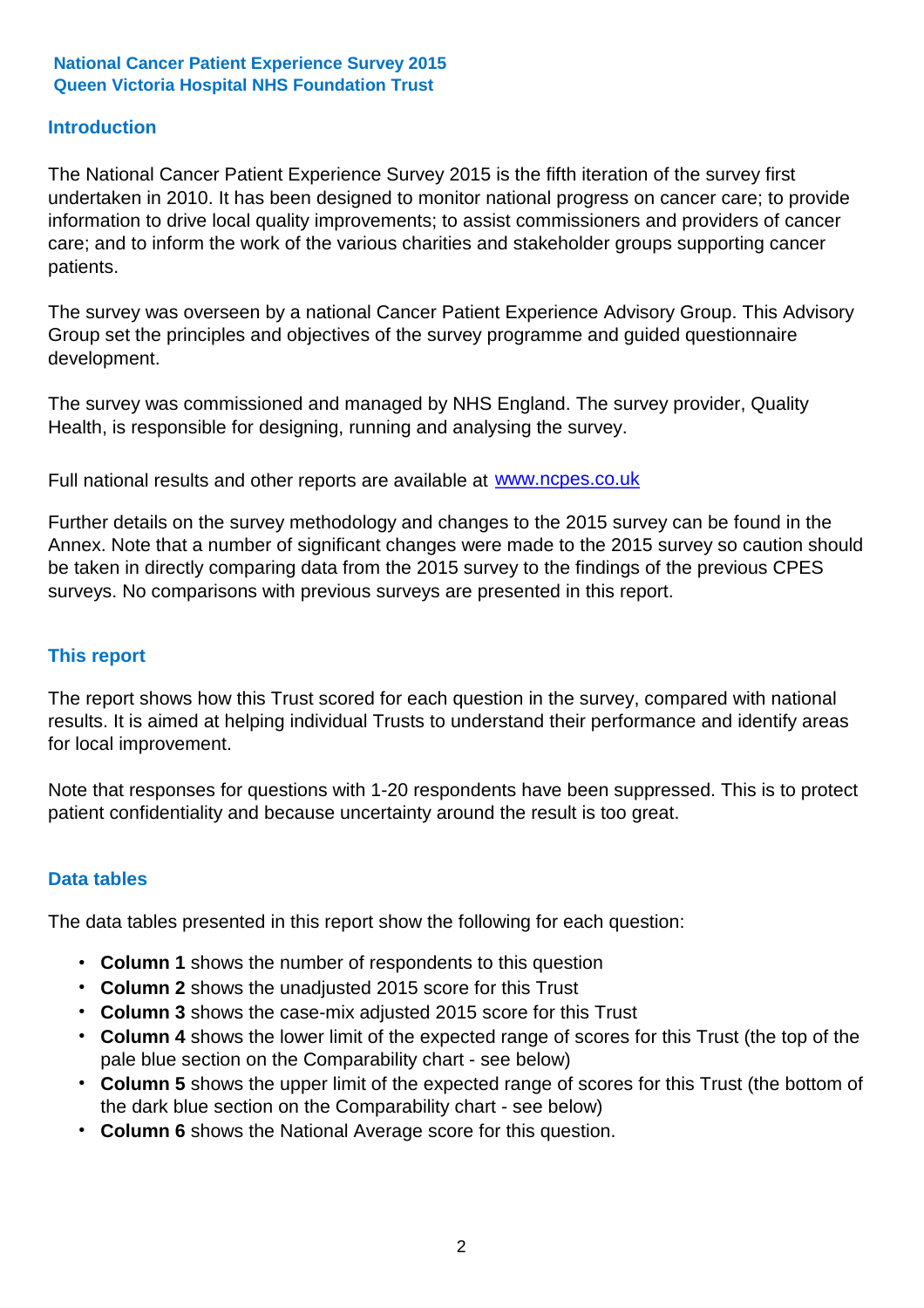Results for individual response options are presented in the detailed data tables **WWW.ncpes.co.uk** Confidence Intervals for unadjusted and case-mix adjusted data are provided in these tables.

Expected ranges and 95% Confidence Intervals highlight the uncertainty around the results. The size of the expected ranges and confidence intervals will be different for each question, and depends on the number of respondents and the range of their responses.

For further details on case-mix adjustment and the scoring methodology used, please refer to the Annex.

### **Comparability charts**

For the 2015 survey, we have adopted the CQC standard for reporting comparative performance, based on calculation of "expected ranges". This means that Trusts will be flagged as outliers only if there is statistical evidence that their scores deviate (positively or negatively) from the range of scores that would be expected for Trusts of the same size.

The Comparability charts in this report show a bar with these expected ranges (in grey), higher than expected (in dark blue), and lower than expected (in pale blue). A black dot represents the actual score of this Trust.

The same colour convention has been used in Column 3 of the Data tables.

For further details on expected ranges, please refer to the technical document at **www.ncpes.co.uk** 

### **Tumour group tables**

The final set of tables in this report show the scores for each question for each of the 13 tumour groups, with a comparative national score for that tumour group.

These breakdowns are intended as additional information for Trusts to understand the differences between the experiences of patients with different types of cancer. The numbers are generally relatively small and may not be statistically significant. They should therefore be treated with some caution.

### **Notes on specific questions**

Question 5 in the survey has not been scored. However, the unscored data is useful and has been published alongside the other results in this report. This question asked respondents to "tick all that apply". The results show all of the responses given including where respondents chose two or more options.

Questions used to direct respondents to different parts of the survey (questions 4, 17, 24, 27, 40, 43, 46) and other demographic and information questions are not reported.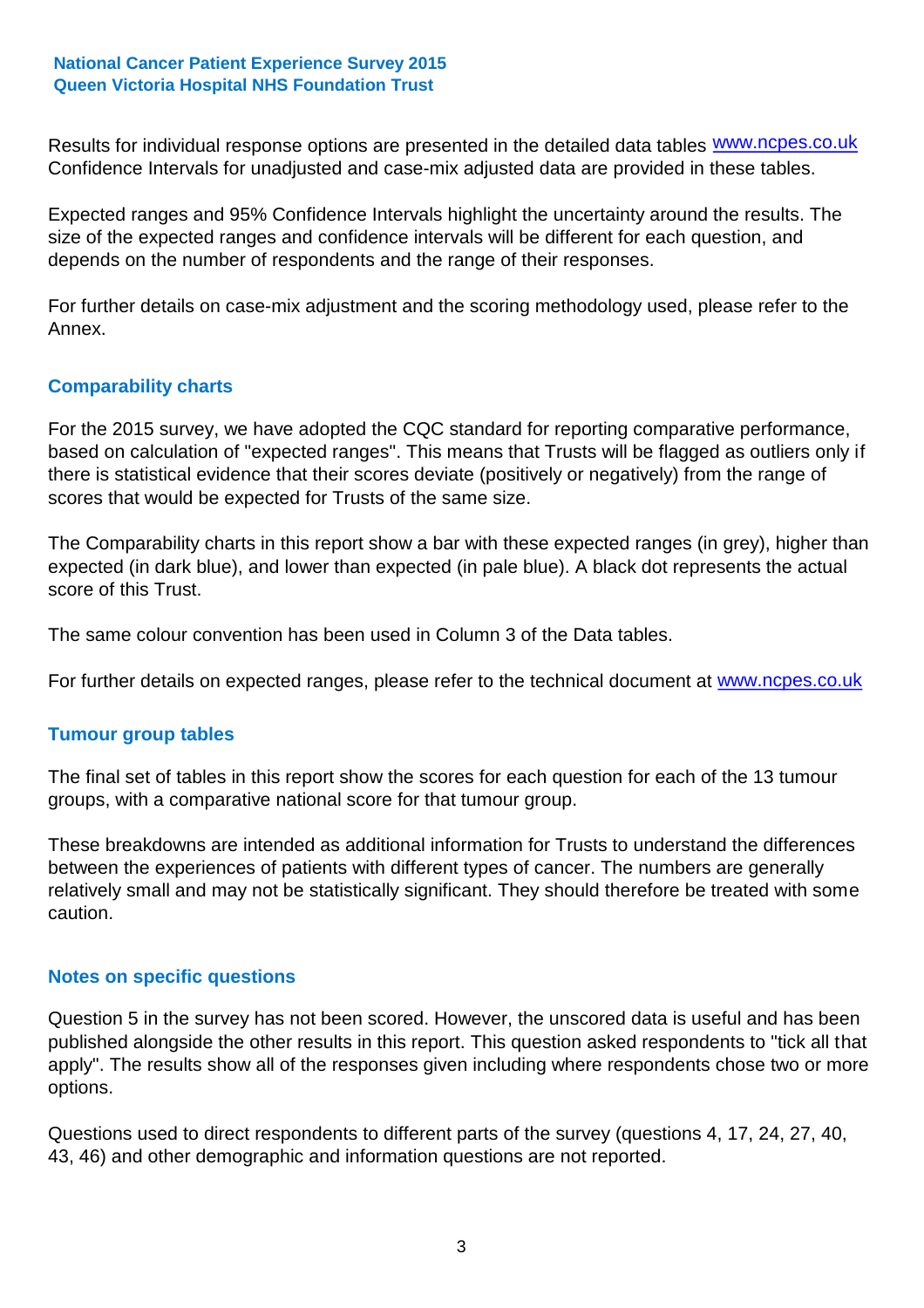### **How to use the data**

Unadjusted data should be used to see the actual responses from patients relating to the Trust.

Case-mix adjusted data, together with expected ranges, should be used to understand whether the results are significantly higher or lower than national results.

Case-mix adjusted data, together with (case-mix adjusted) Confidence Intervals (presented in the detailed data tables **www.ncpes.co.uk**), should be used to understand whether the results are significantly higher or lower than the results for another Trust.

### **Response rates**

Numbers of respondents by tumour group, age and gender can be found in the Annex.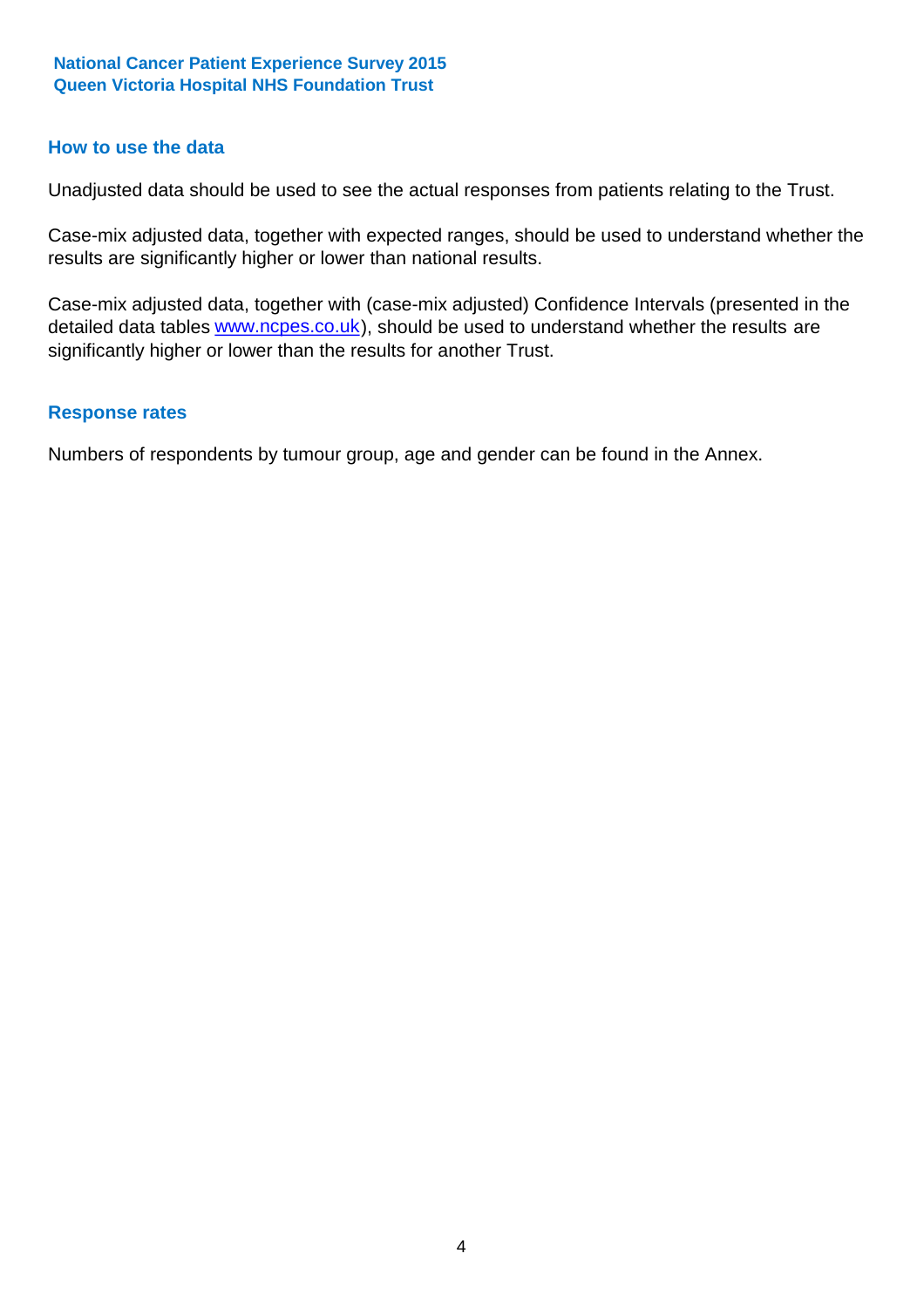# **Executive Summary**

average rating of **8.8**. Asked to rate their care on a scale of zero (very poor) to 10 (very good), respondents gave an

The following questions are included in phase 1 of the Cancer Dashboard developed by Public Health England and NHS England\*:

- **83%** of respondents said that they were definitely involved as much as they wanted to be in decisions about their care and treatment
- **91%** of respondents said that they were given the name of a Clinical Nurse Specialist who would support them through their treatment
- when asked how easy or difficult it had been to contact their Clinical Nurse Specialist 87% of respondents said that it had been 'quite easy' or 'very easy'
- **94%** of respondents said that, overall, they were always treated with dignity and respect they were in hospital
- **92%** of respondents said that hospital staff told them who to contact if they were worried about their condition or treatment after they left hospital
- **58%** of respondents said that they thought the GPs and nurses at their general practice definitely did everything they could to support them while they were having cancer treatment.

Detailed results for these and other questions are set out in the sections that follow.

#### \* www.cancerdata.nhs.uk/dashboard

The questions were selected in discussion with the national Cancer Patient Experience Advisory Group and reflect four key patient experience domains: provision of information; involvement in decisions; care transition; interpersonal relations, respect and dignity. The figures presented above are all case-mix adjusted.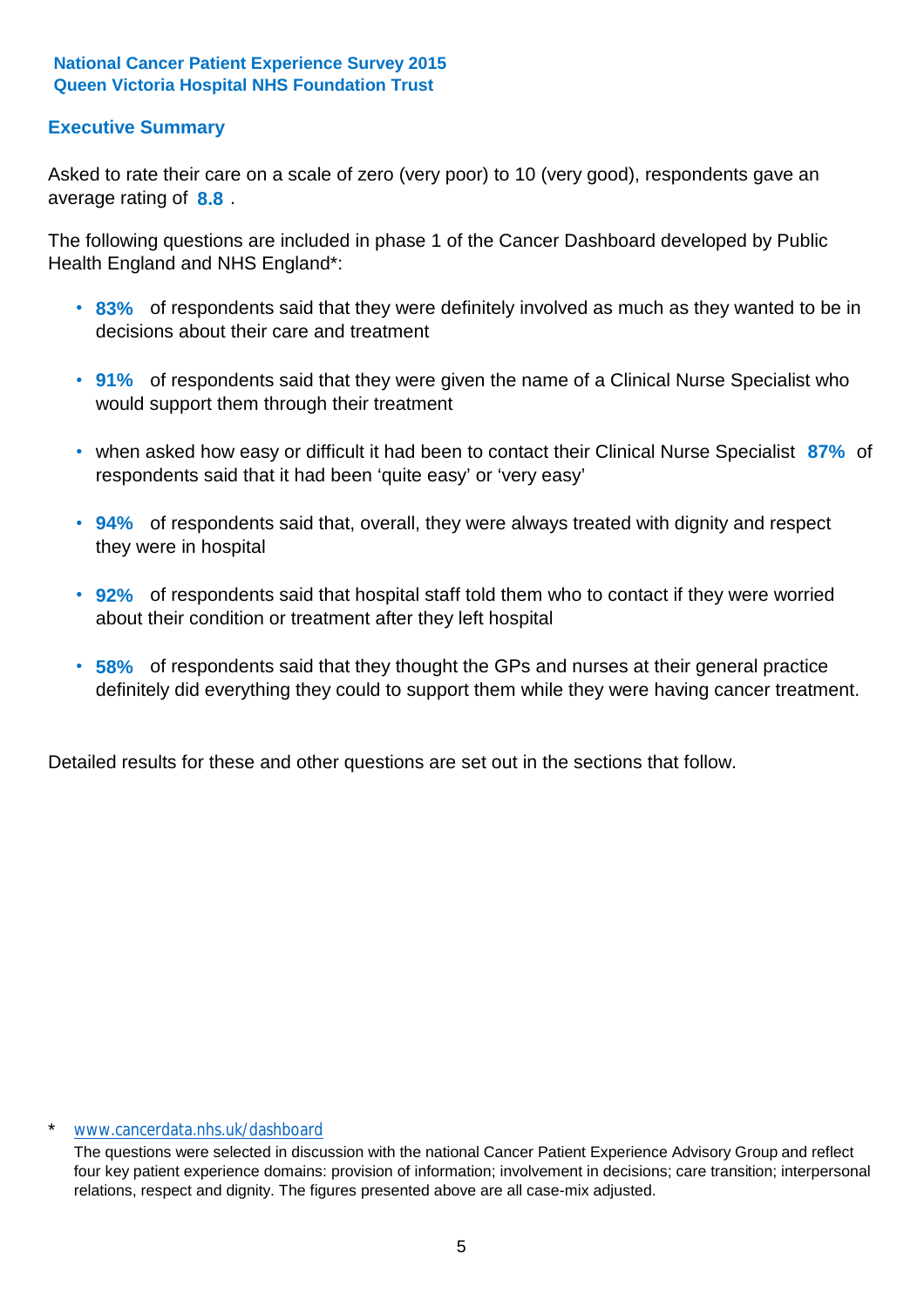# **Questions which scored outside expected range**

|                                 |                                                                                         |    | 2015 Case-mix Adjusted                        |                                     |                                                    |                              |
|---------------------------------|-----------------------------------------------------------------------------------------|----|-----------------------------------------------|-------------------------------------|----------------------------------------------------|------------------------------|
|                                 | Question                                                                                |    | Percentage<br>this Trust<br>2015<br>$\vec{q}$ | Lower limit of<br>expected<br>range | Upper limit<br>expected<br>range<br>$\vec{\sigma}$ | Average<br>National<br>Score |
|                                 | Deciding the best treatment for you                                                     |    |                                               |                                     |                                                    |                              |
| Q14                             | Patient given practical advice and support in dealing with side<br>effects of treatment | 77 | 79%                                           | 55%                                 | 77%                                                | 66%                          |
| Q15                             | Patient definitely told about side effects that could affect them in<br>the future      | 65 | 67%                                           | 42%                                 | 67%                                                | 54%                          |
|                                 | Hospital care as an inpatient                                                           |    |                                               |                                     |                                                    |                              |
| Q <sub>35</sub>                 | Patient was able to discuss worries or fears with staff during<br>visit                 | 42 | 74%                                           | 37%                                 | 67%                                                | 52%                          |
| Q36                             | Hospital staff definitely did everything to help control pain                           | 48 | 97%                                           | 73%                                 | 94%                                                | 84%                          |
| Care from your general practice |                                                                                         |    |                                               |                                     |                                                    |                              |
| Q <sub>52</sub>                 | GP given enough information about patient's condition and<br>treatment                  | 67 | 85%                                           | 90%                                 | 100%                                               | 95%                          |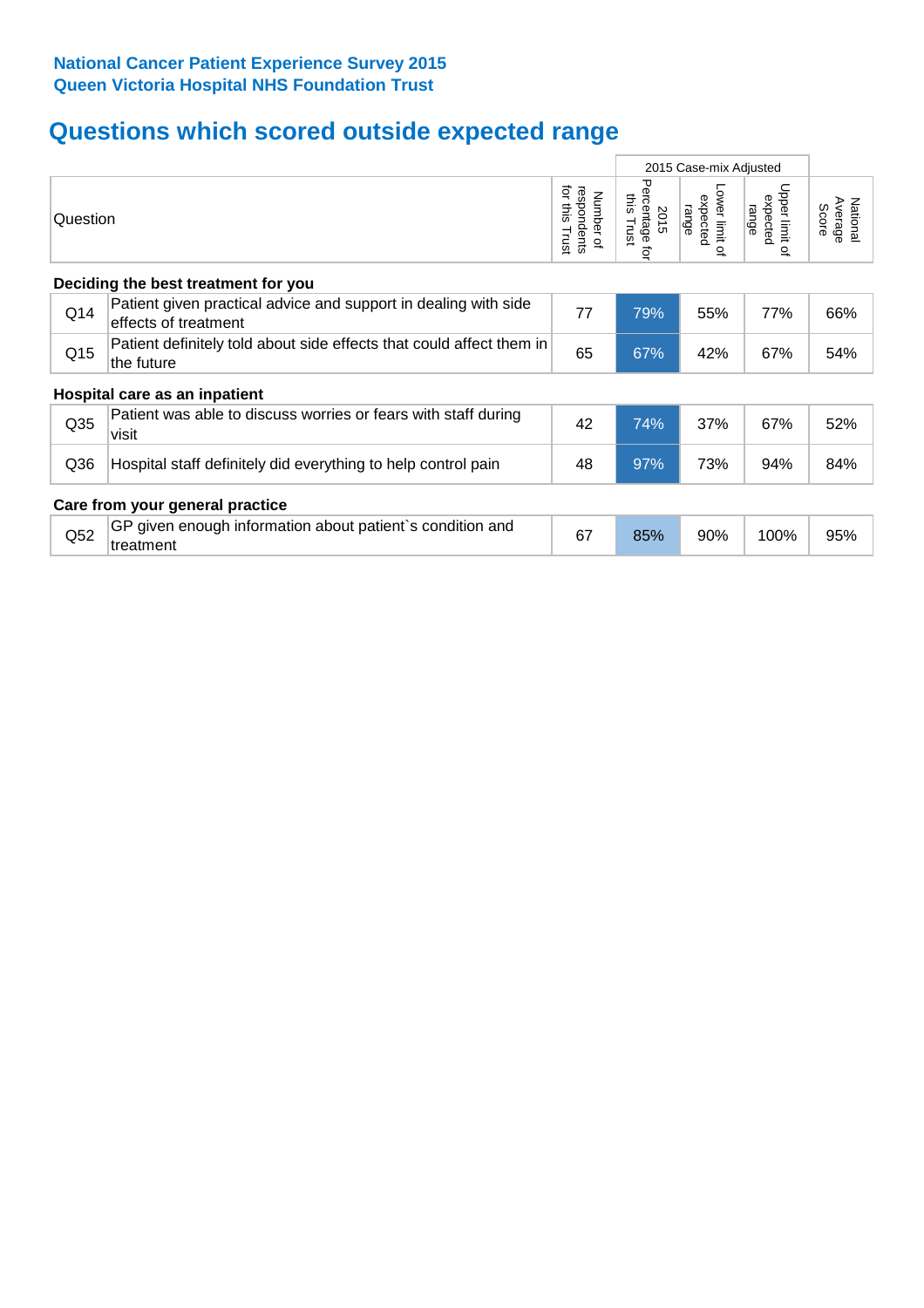# **Trust results**

# **Seeing your GP**



|    |                                                                |                                         |                             |               | 2015 Case-mix Adjusted     |                            |                           |
|----|----------------------------------------------------------------|-----------------------------------------|-----------------------------|---------------|----------------------------|----------------------------|---------------------------|
|    | Question                                                       | respondents<br>Number<br>$\overline{a}$ | 2015<br>Unadjusted<br>Score | 2015<br>Score | Expected<br>range<br>lower | Expected<br>range<br>dpper | National Average<br>Score |
| Q1 | Saw GP once / twice before being told had to go to<br>hospital | 59                                      | 85%                         | 76%           | 65%                        | 87%                        | 76%                       |
| Q2 | Patient thought they were seen as soon as necessary            | 83                                      | 87%                         | 84%           | 74%                        | 91%                        | 82%                       |

|    |                                                                             |                                                 | No. |
|----|-----------------------------------------------------------------------------|-------------------------------------------------|-----|
|    |                                                                             | Yes                                             |     |
|    | Beforehand, did you have all the<br>information you needed about your test? | No, I would have liked more written information |     |
| Q5 |                                                                             | No, I would have liked more verbal information  |     |
|    |                                                                             | I did not need / want any information           |     |
|    |                                                                             | Don't know / can't remember                     |     |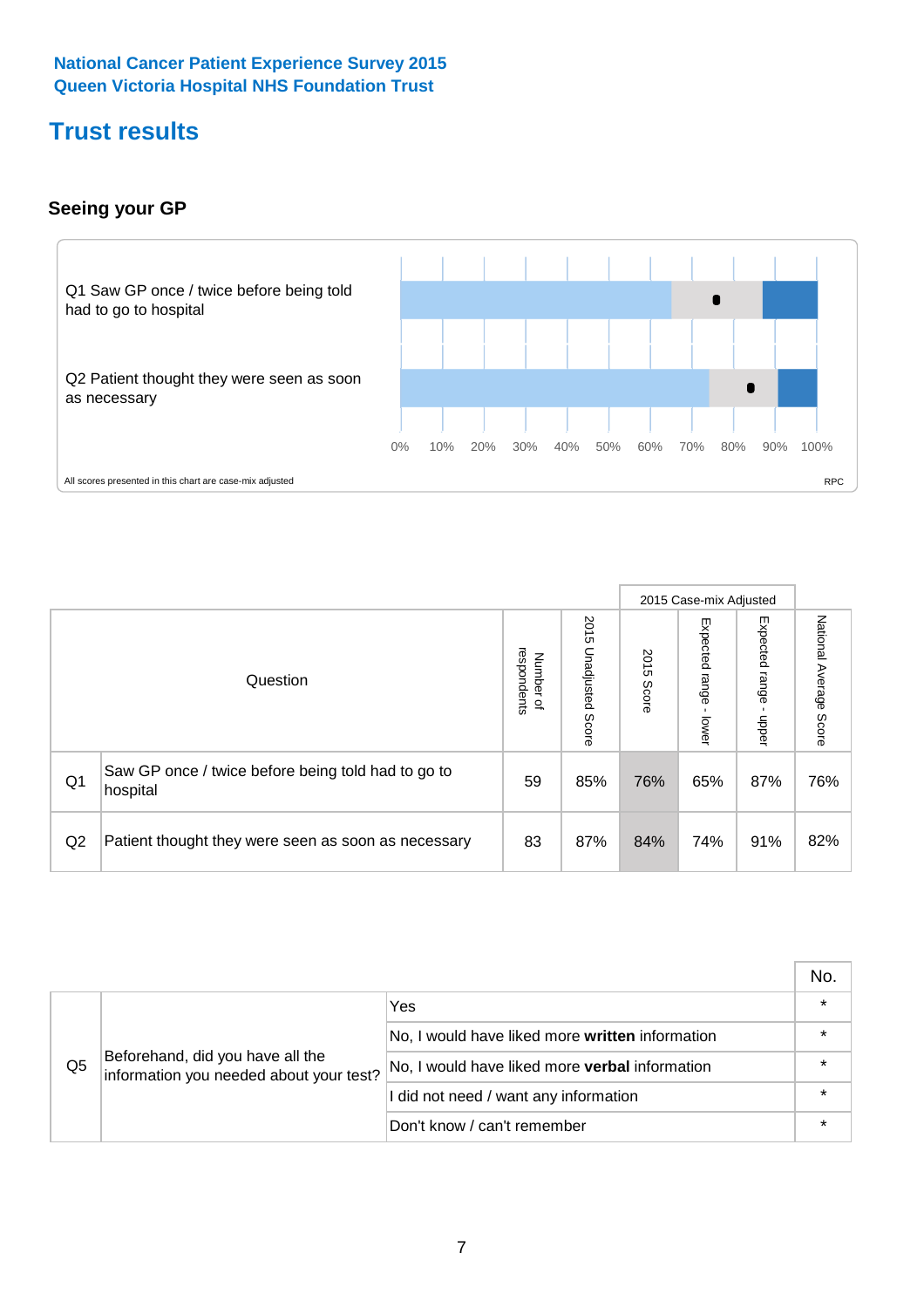# **Diagnostic tests**



|                |                                                                       |                                   |                             |               | 2015 Case-mix Adjusted  |                         |                           |
|----------------|-----------------------------------------------------------------------|-----------------------------------|-----------------------------|---------------|-------------------------|-------------------------|---------------------------|
|                | Question                                                              | respondents<br>Number<br>$\Omega$ | 2015<br>Unadjusted<br>Score | 2015<br>Score | Expected range<br>lower | Expected range<br>nbber | National Average<br>Score |
| Q <sub>6</sub> | The length of time waiting for the test to be done was<br>about right | 63                                | 83%                         | 80%           | 78%                     | 95%                     | 87%                       |
| Q7             | Given complete explanation of test results in<br>understandable way   | 62                                | 84%                         | 81%           | 69%                     | 89%                     | 79%                       |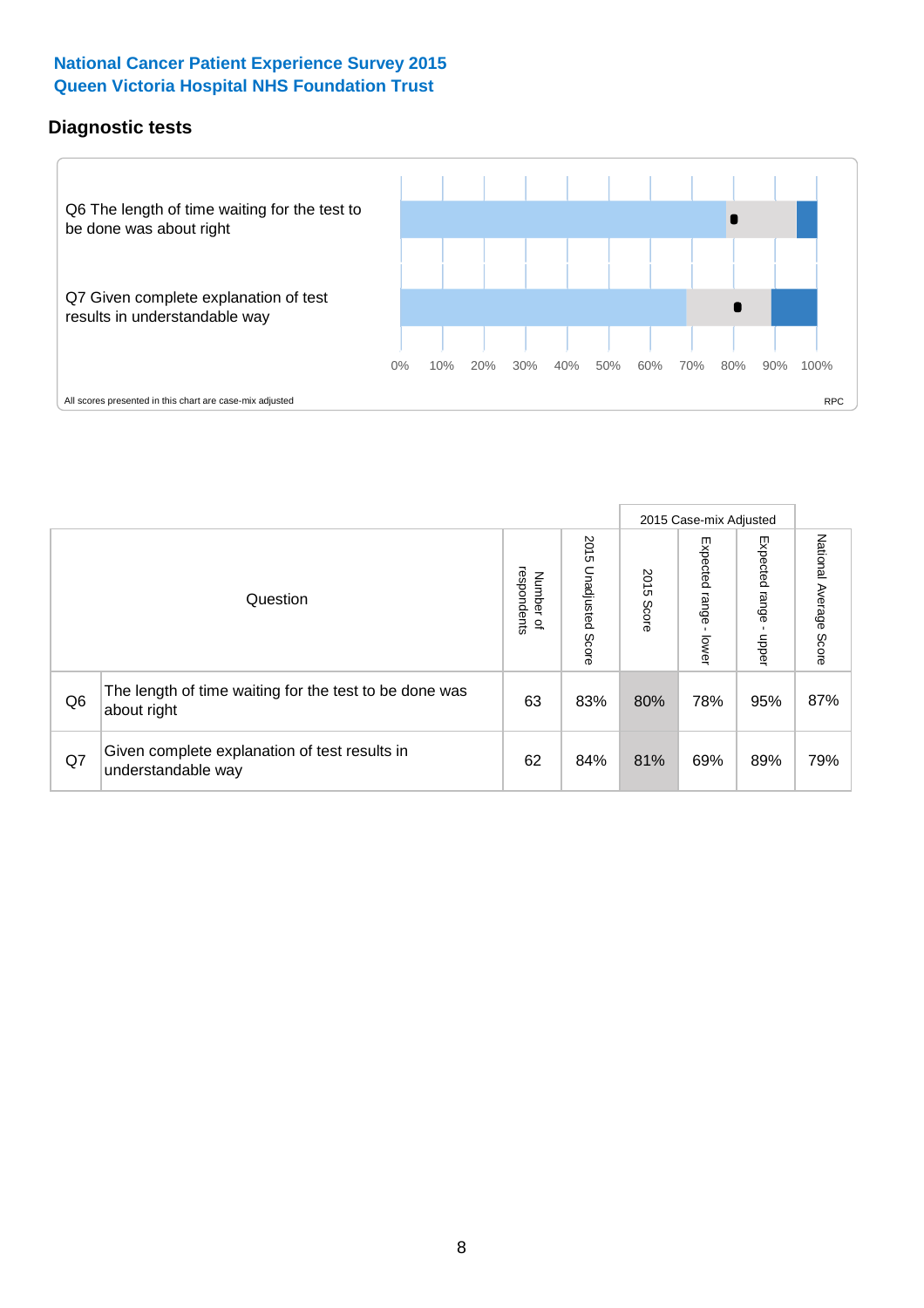### **Finding out what was wrong with you**



|                |                                                                                            |                          |                             |               | 2015 Case-mix Adjusted                            |                        |                           |
|----------------|--------------------------------------------------------------------------------------------|--------------------------|-----------------------------|---------------|---------------------------------------------------|------------------------|---------------------------|
|                | Question                                                                                   | respondents<br>Number of | 2015<br>Unadjusted<br>Score | 2015<br>Score | Expected<br><b>range</b><br>$\mathbf{L}$<br>lower | Expected range - upper | National Average<br>Score |
| Q8             | Patient told they could bring a family member or friend<br>when first told they had cancer | 69                       | 81%                         | 82%           | 69%                                               | 89%                    | 79%                       |
| Q <sub>9</sub> | Patient felt they were told sensitively that they had cancer                               | 82                       | 88%                         | 84%           | 76%                                               | 92%                    | 84%                       |
| Q10            | Patient completely understood the explanation of what<br>was wrong                         | 84                       | 80%                         | 74%           | 64%                                               | 83%                    | 73%                       |
| Q11            | Patient given easy to understand written information<br>about the type of cancer they had  | 71                       | 76%                         | 74%           | 61%                                               | 82%                    | 72%                       |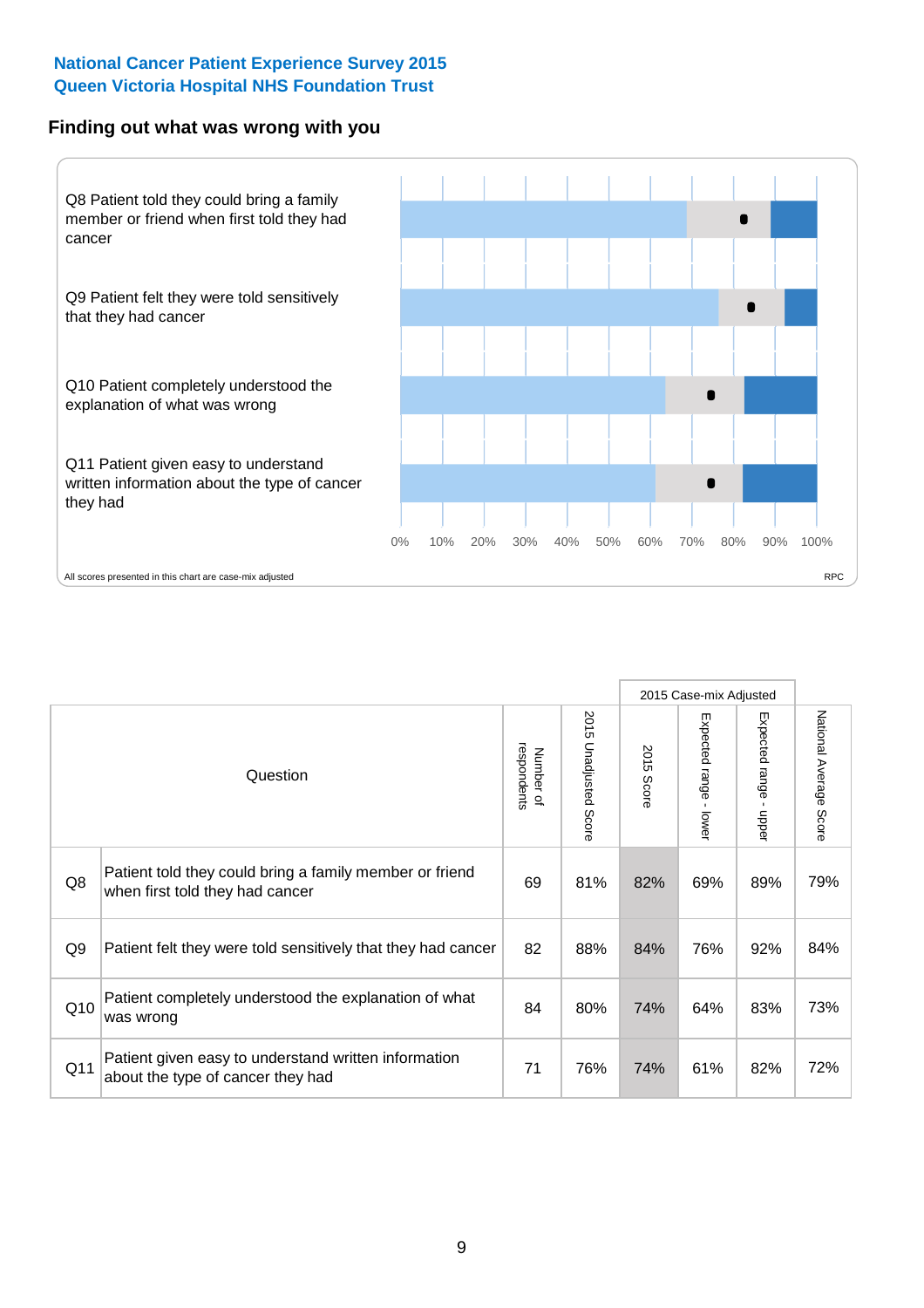# **Finding out what was wrong with you**



|     |                                                                                         |                          |                          |               |                                         | 2015 Case-mix Adjusted    |                        |
|-----|-----------------------------------------------------------------------------------------|--------------------------|--------------------------|---------------|-----------------------------------------|---------------------------|------------------------|
|     | Question                                                                                | respondents<br>Number of | 2015<br>Unadjusted Score | 2015<br>Score | Expected range<br>$\mathbf{r}$<br>lower | Expected range -<br>nbber | National Average Score |
| Q12 | Patient felt that treatment options were completely<br>explained                        | 63                       | 89%                      | 87%           | 73%                                     | 92%                       | 83%                    |
| Q13 | Possible side effects explained in an understandable way                                | 72                       | 74%                      | 72%           | 62%                                     | 83%                       | 73%                    |
| Q14 | Patient given practical advice and support in dealing with<br>side effects of treatment | 77                       | 82%                      | 79%           | 55%                                     | 77%                       | 66%                    |
| Q15 | Patient definitely told about side effects that could affect<br>them in the future      | 65                       | 71%                      | 67%           | 42%                                     | 67%                       | 54%                    |
| Q16 | Patient definitely involved in decisions about care and<br>treatment                    | 77                       | 86%                      | 83%           | 68%                                     | 87%                       | 78%                    |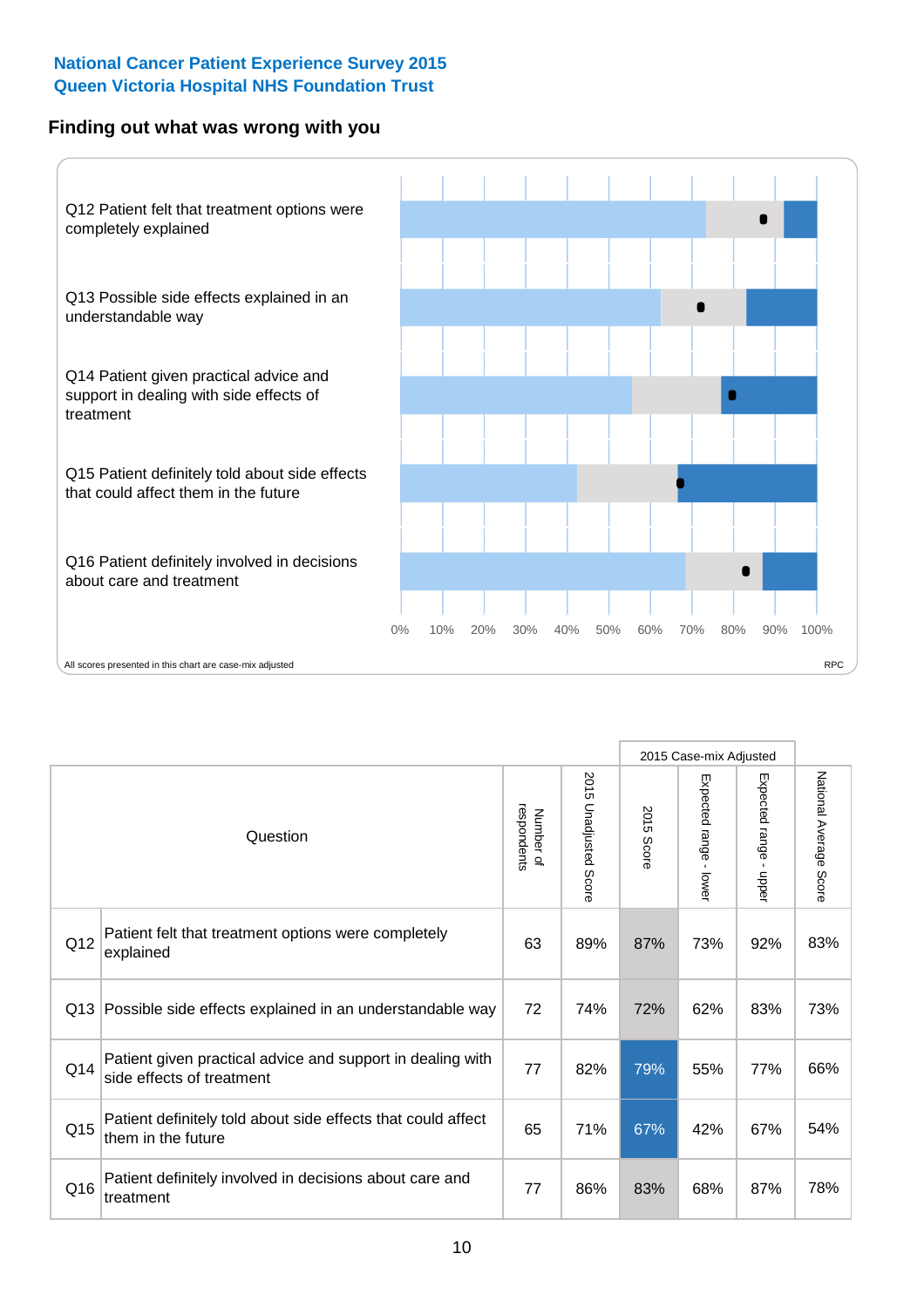# **Clinical Nurse Specialist**



|     |                                                                                     |                          |                       |               | 2015 Case-mix Adjusted  |                              |                                  |
|-----|-------------------------------------------------------------------------------------|--------------------------|-----------------------|---------------|-------------------------|------------------------------|----------------------------------|
|     | Question                                                                            | respondents<br>Number of | 2015 Unadjusted Score | 2015<br>Score | Expected range<br>lower | Expected<br>l range<br>nbber | National Average<br><b>Score</b> |
| Q17 | Patient given the name of the CNS who would support<br>them through their treatment | 79                       | 89%                   | 91%           | 83%                     | 97%                          | 90%                              |
|     | Q18 Patient found it easy to contact their CNS                                      | 61                       | 89%                   | 87%           | 77%                     | 96%                          | 87%                              |
| Q19 | Get understandable answers to important questions all or<br>most of the time        | 55                       | 89%                   | 88%           | 80%                     | 97%                          | 88%                              |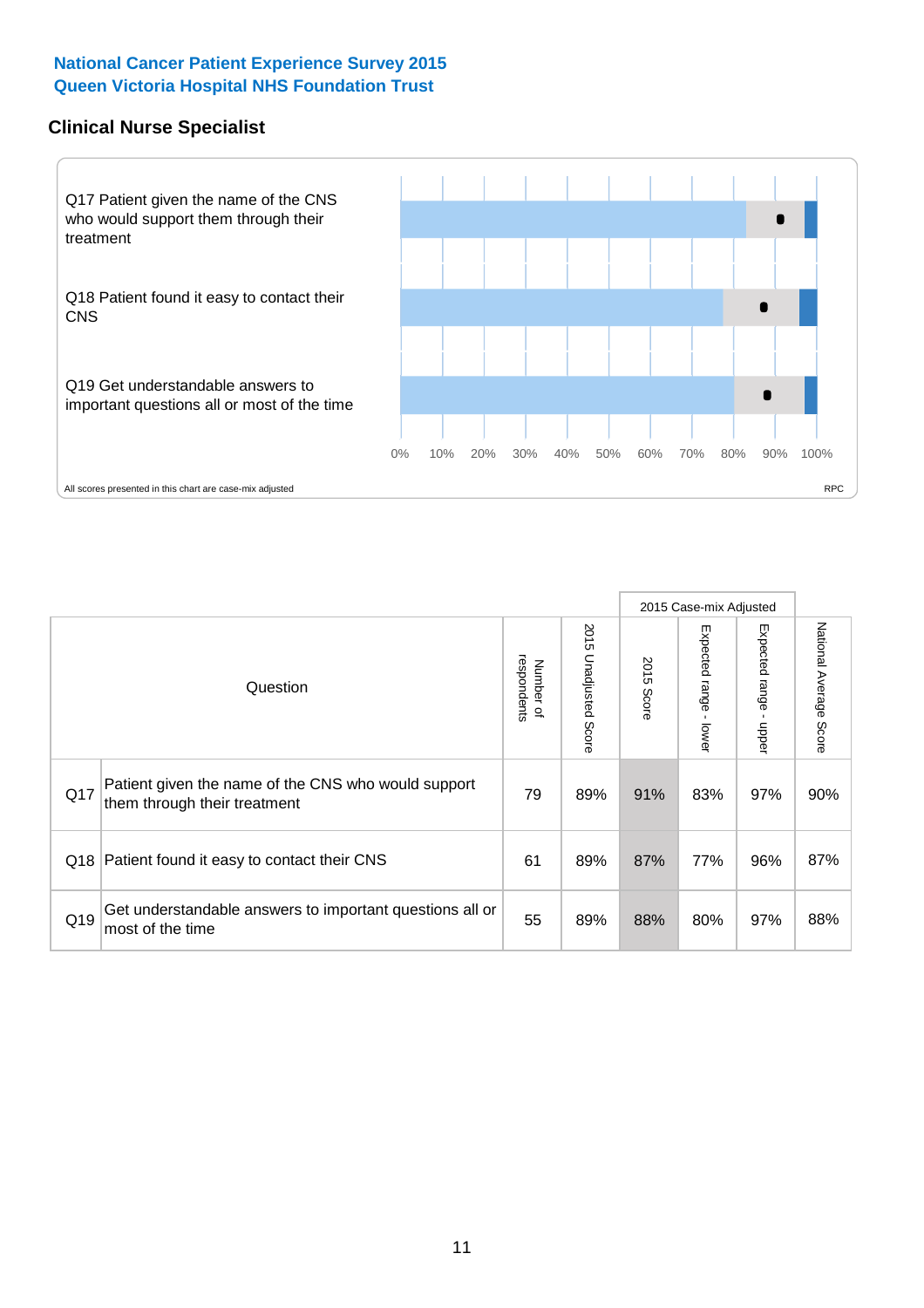### **Support for people with cancer**



|                 |                                                                                            |                          |                                 |               | 2015 Case-mix Adjusted  |                                           |                        |
|-----------------|--------------------------------------------------------------------------------------------|--------------------------|---------------------------------|---------------|-------------------------|-------------------------------------------|------------------------|
|                 | Question                                                                                   | respondents<br>Number of | 2015<br><b>Unadjusted Score</b> | 2015<br>Score | Expected range<br>lower | Expected range<br>$\blacksquare$<br>nbber | National Average Score |
| Q20             | Hospital staff gave information about support groups                                       | 51                       | 90%                             | 89%           | 72%                     | 94%                                       | 83%                    |
| Q <sub>21</sub> | Hospital staff gave information about impact cancer could<br>have on day to day activities | 38                       | 89%                             | 88%           | 68%                     | 93%                                       | 81%                    |
| Q22             | Hospital staff gave information on getting financial help                                  | 36                       | 67%                             | 65%           | 38%                     | 72%                                       | 55%                    |
| Q <sub>23</sub> | Hospital staff told patient they could get free prescriptions                              | 29                       | 76%                             | 80%           | 65%                     | 95%                                       | 80%                    |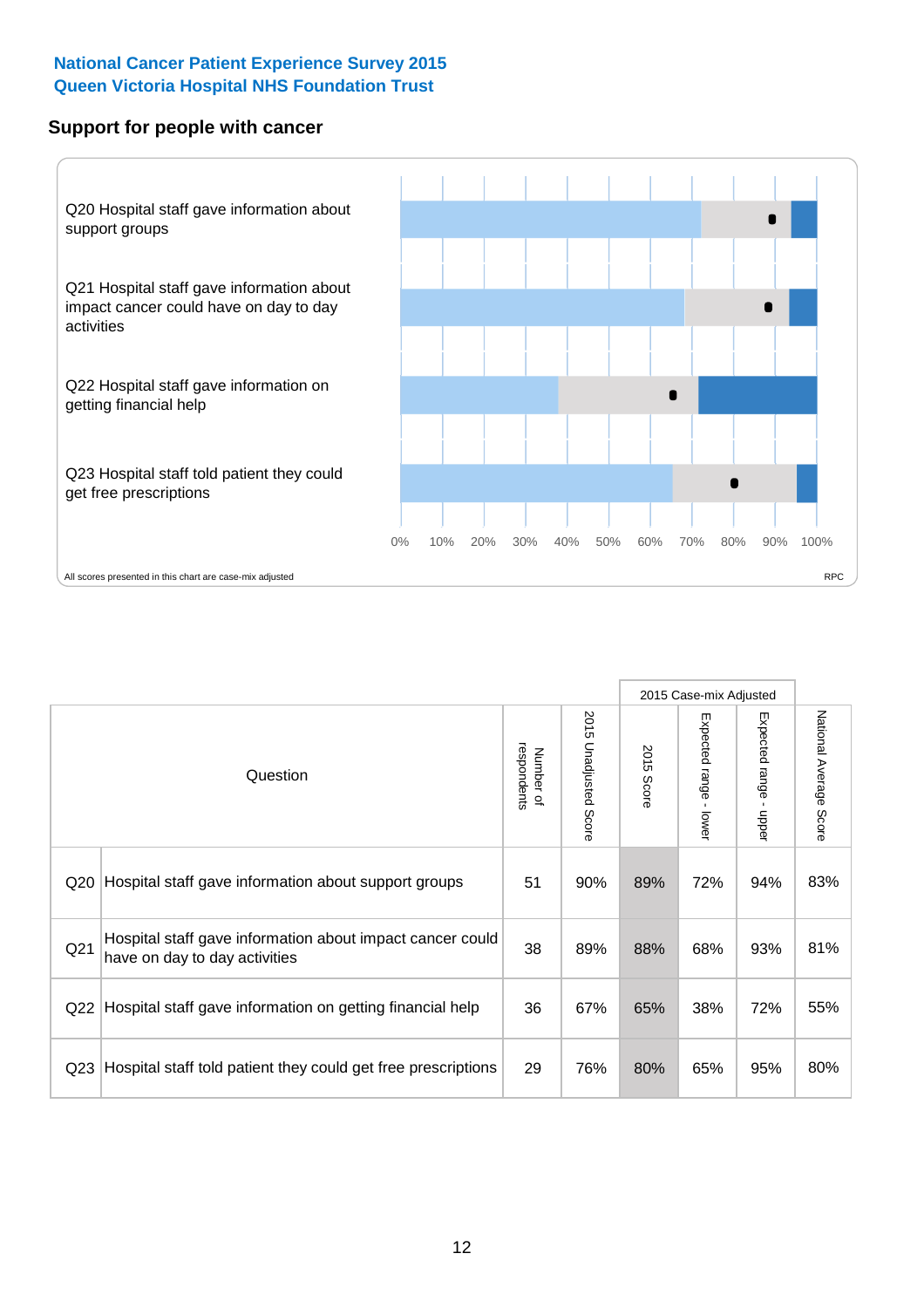# **Operations**



|     |                                                                 |                                              |                             |                   | 2015 Case-mix Adjusted     |                            |                              |
|-----|-----------------------------------------------------------------|----------------------------------------------|-----------------------------|-------------------|----------------------------|----------------------------|------------------------------|
|     | Question                                                        | respondents<br>Number<br>$\overline{\sigma}$ | 2015<br>Unadjusted<br>Score | 201<br>ຕ<br>Score | Expected<br>range<br>lower | Expected<br>range<br>doper | National<br>Average<br>Score |
| Q26 | Staff explained how operation had gone in<br>understandable way | 70                                           | 89%                         | 87%               | 68%                        | 87%                        | 78%                          |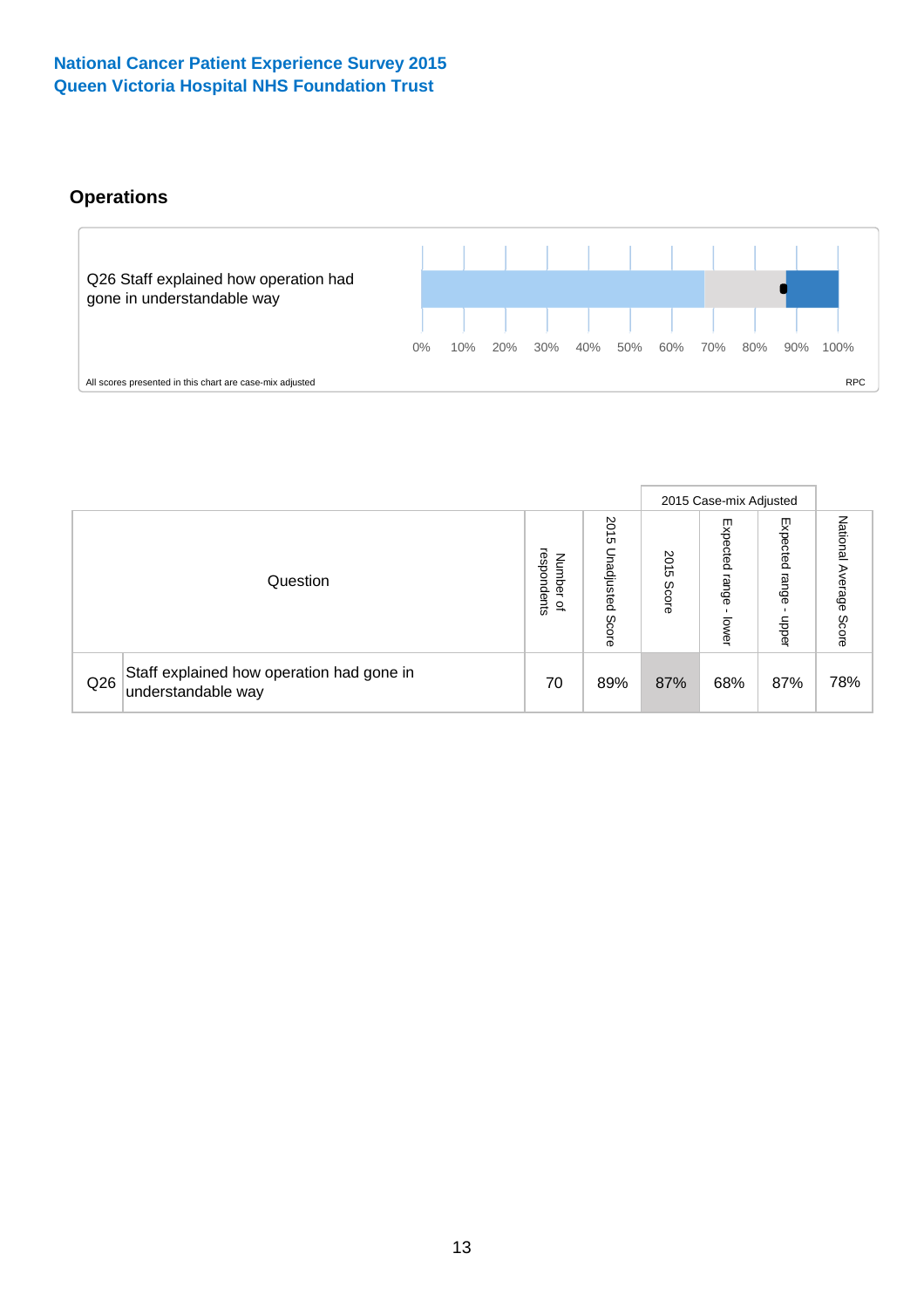# **Hospital care as an inpatient (Part 1 of 3)**



All scores presented in this chart are case-mix adjusted  $\textsf{RPC}$ 

|                 |                                                                                           |                          |                          |                      | 2015 Case-mix Adjusted  |                                           |                        |
|-----------------|-------------------------------------------------------------------------------------------|--------------------------|--------------------------|----------------------|-------------------------|-------------------------------------------|------------------------|
|                 | Question                                                                                  | respondents<br>Number of | 2015<br>Unadjusted Score | 2015<br><b>Score</b> | Expected range<br>lower | Expected range<br>$\blacksquare$<br>nbber | National Average Score |
| Q28             | Groups of doctors or nurses did not talk in front of patient<br>as if they were not there | 59                       | 81%                      | 79%                  | 71%                     | 91%                                       | 81%                    |
| Q29             | Patient had confidence and trust in all doctors treating<br>them                          | 59                       | 92%                      | 90%                  | 75%                     | 93%                                       | 84%                    |
| Q30             | Patient's family or someone close definitely had<br>opportunity to talk to doctor         | 48                       | 79%                      | 77%                  | 59%                     | 85%                                       | 72%                    |
| Q <sub>31</sub> | Patient had confidence and trust in all ward nurses                                       | 57                       | 86%                      | 84%                  | 60%                     | 85%                                       | 72%                    |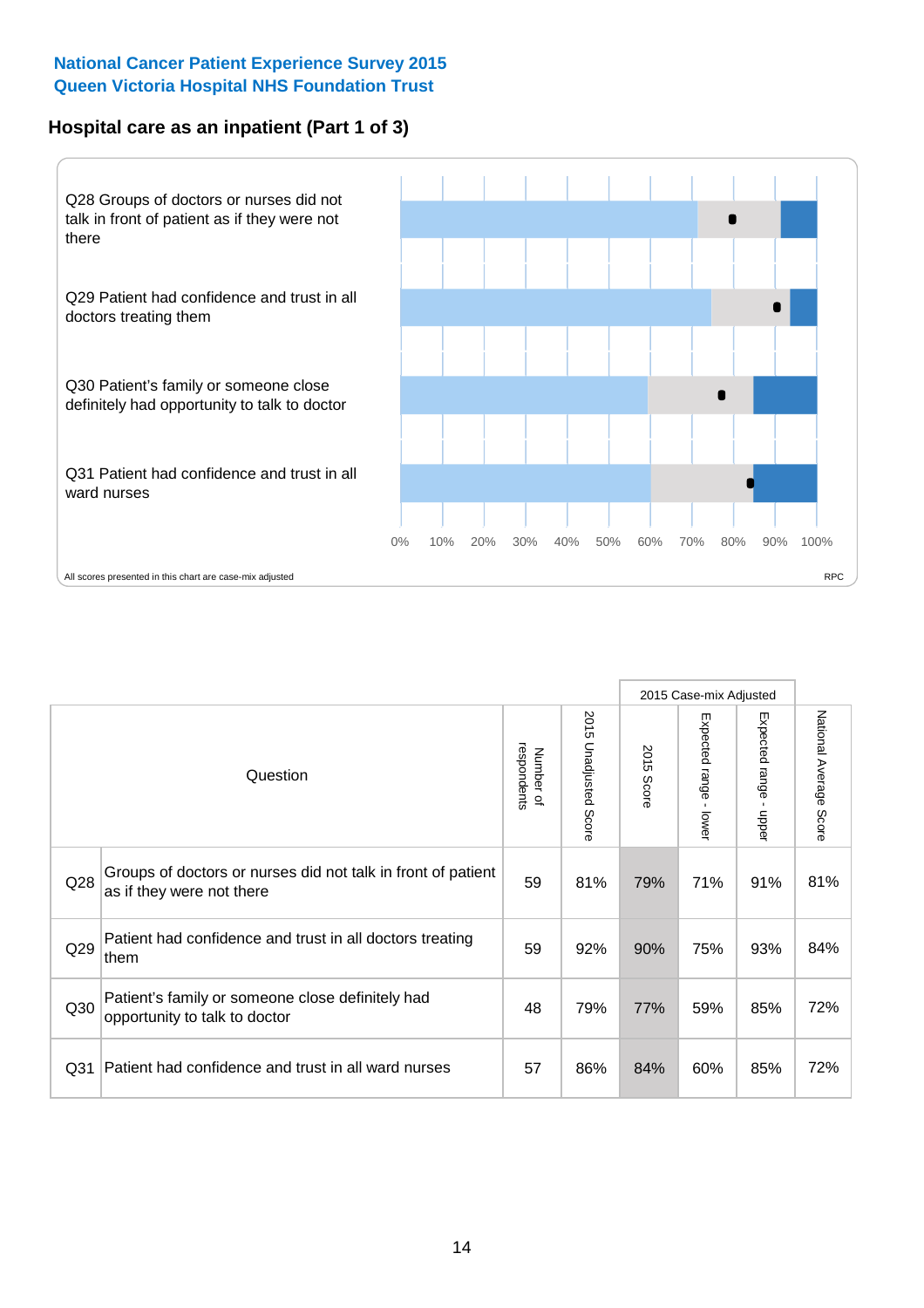# **Hospital care as an inpatient (Part 2 of 3)**



|                 |                                                                         |                          |                          | 2015 Case-mix Adjusted |                                         |                                           |                        |
|-----------------|-------------------------------------------------------------------------|--------------------------|--------------------------|------------------------|-----------------------------------------|-------------------------------------------|------------------------|
|                 | Question                                                                | respondents<br>Number of | 2015<br>Unadjusted Score | 2015<br>Score          | Expected range<br>$\mathbf{r}$<br>lower | Expected range<br>$\blacksquare$<br>nbber | National Average Score |
| Q <sub>32</sub> | Always / nearly always enough nurses on duty                            | 57                       | 81%                      | 77%                    | 53%                                     | 79%                                       | 66%                    |
| Q <sub>33</sub> | All staff asked patient what name they preferred to be<br>called by     | 57                       | 65%                      | 65%                    | 52%                                     | 81%                                       | 67%                    |
| Q34             | Always given enough privacy when discussing condition<br>or treatment   | 58                       | 88%                      | 86%                    | 76%                                     | 94%                                       | 85%                    |
| Q35             | Patient was able to discuss worries or fears with staff<br>during visit | 42                       | 76%                      | 74%                    | 37%                                     | 67%                                       | 52%                    |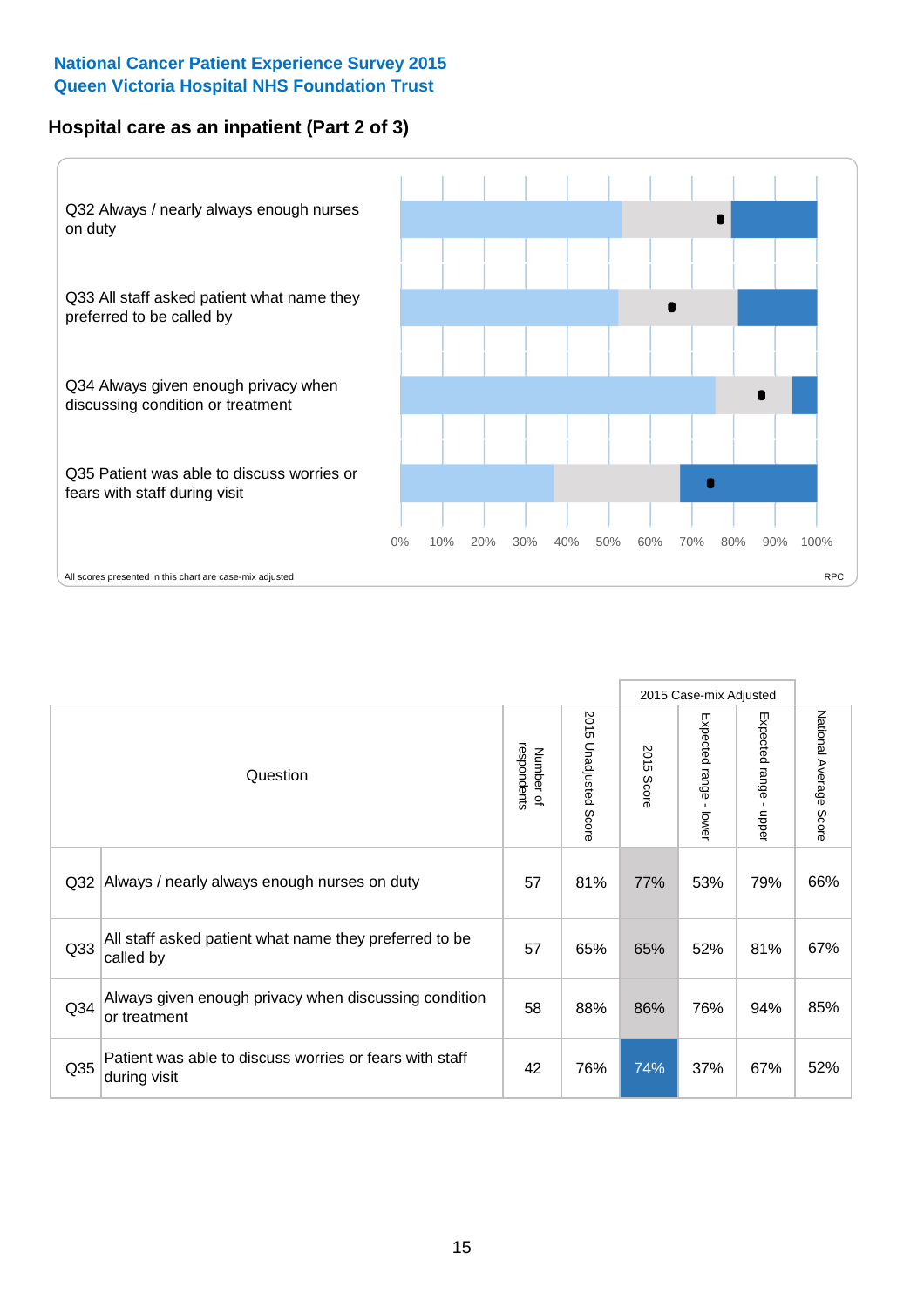# **Hospital care as an inpatient (Part 3 of 3)**



|                 |                                                                                     |                          |                                 |               | 2015 Case-mix Adjusted                  |                           |                        |
|-----------------|-------------------------------------------------------------------------------------|--------------------------|---------------------------------|---------------|-----------------------------------------|---------------------------|------------------------|
|                 | Question                                                                            | respondents<br>Number of | 2015<br><b>Unadjusted Score</b> | 2015<br>Score | Expected range<br>$\mathbf{r}$<br>lower | Expected range -<br>nbber | National Average Score |
| Q36             | Hospital staff definitely did everything to help control pain                       | 48                       | 98%                             | 97%           | 73%                                     | 94%                       | 84%                    |
| Q <sub>37</sub> | Always treated with respect and dignity by staff                                    | 58                       | 95%                             | 94%           | 79%                                     | 96%                       | 87%                    |
| Q38             | Given clear written information about what should / should<br>not do post discharge | 56                       | 93%                             | 92%           | 75%                                     | 94%                       | 84%                    |
| Q39             | Staff told patient who to contact if worried post discharge                         | 56                       | 100%                            | 92%           | 87%                                     | 100%                      | 94%                    |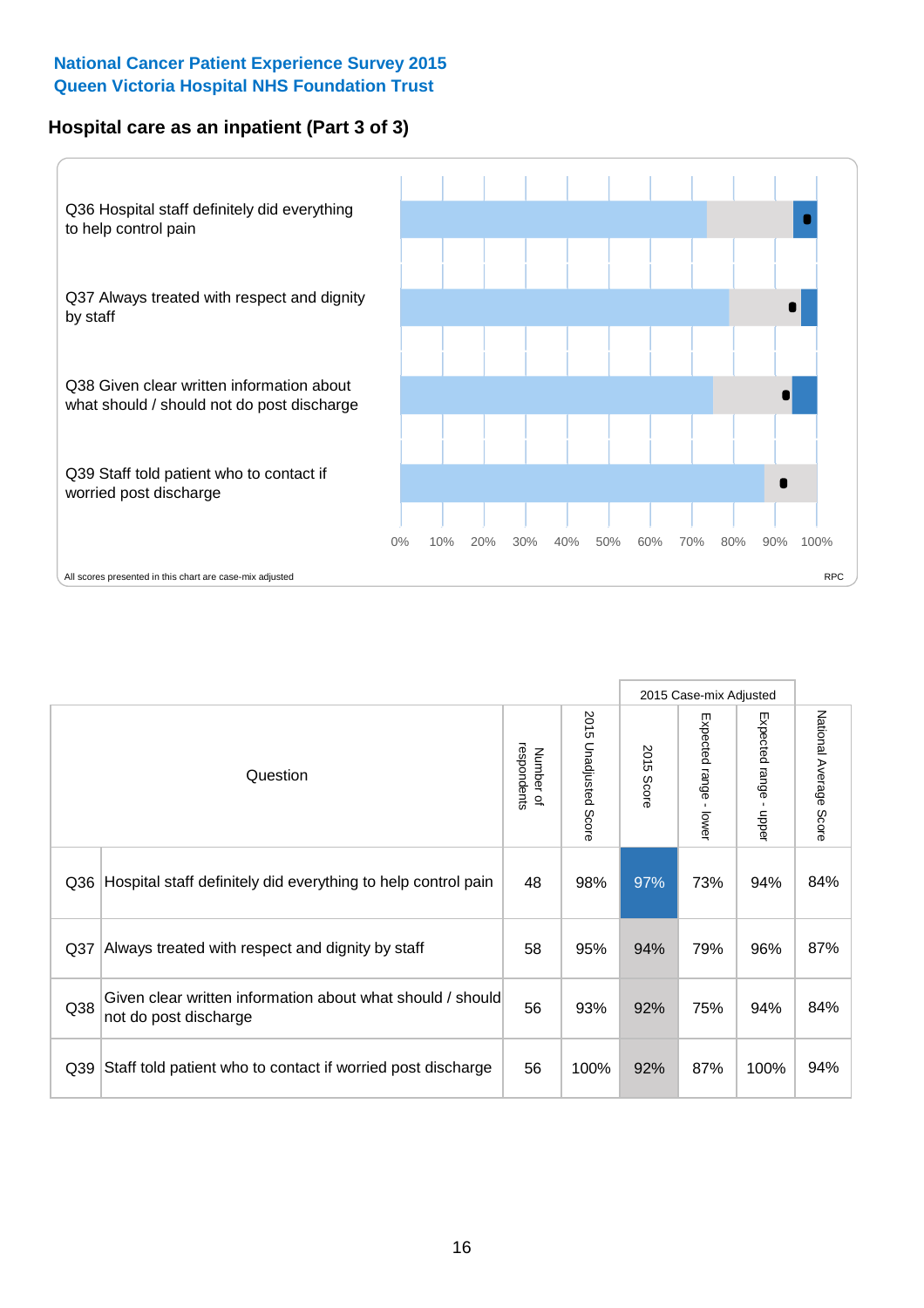# **Hospital care as a day patient / outpatient (Part 1 of 2)**



|     |                                                                                    |                          |                                 | 2015 Case-mix Adjusted |                                         |                                           |                        |
|-----|------------------------------------------------------------------------------------|--------------------------|---------------------------------|------------------------|-----------------------------------------|-------------------------------------------|------------------------|
|     | Question                                                                           | respondents<br>Number of | 2015<br><b>Unadjusted Score</b> | 2015<br><b>Score</b>   | Expected range<br>$\mathbf{I}$<br>lower | Expected range<br>$\blacksquare$<br>nbber | National Average Score |
| Q41 | Patient was able to discuss worries or fears with staff<br>during visit            | 50                       | 72%                             | 71%                    | 57%                                     | 83%                                       | 70%                    |
| Q42 | Doctor had the right notes and other documentation with<br>them                    | 67                       | 99%                             | 98%                    | 91%                                     | 100%                                      | 96%                    |
| Q44 | Beforehand patient had all information needed about<br>radiotherapy treatment      | 8                        | $\star$                         | $\star$                | $\star$                                 | $\star$                                   | 86%                    |
| Q45 | Patient given understandable information about whether<br>radiotherapy was working | 5                        | $\star$                         | $\star$                | $\star$                                 | $\star$                                   | 60%                    |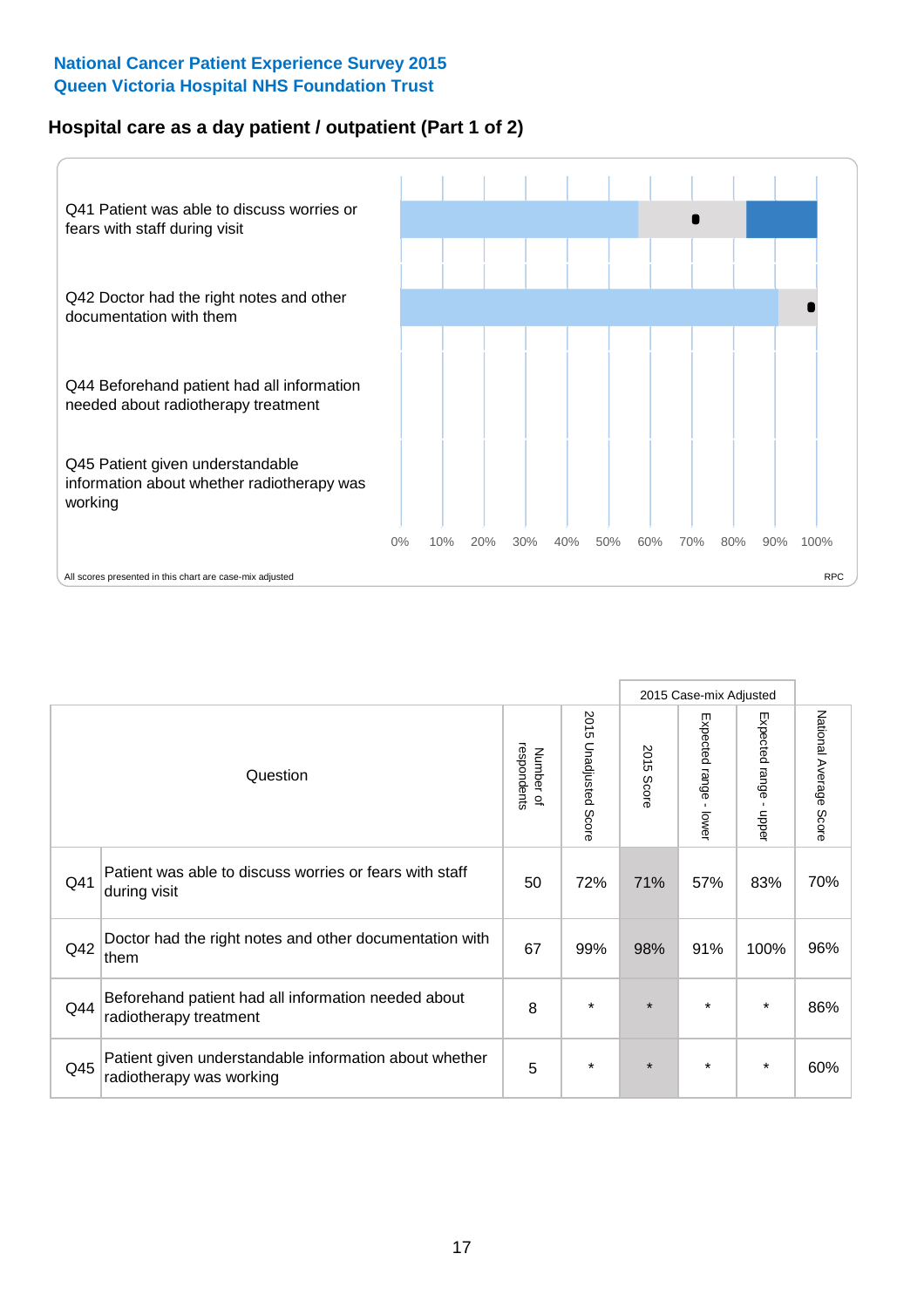# **Hospital care as a day patient / outpatient (Part 2 of 2)**



|     |                                                                                    |                                              |                          | 2015 Case-mix Adjusted |                            |                         |                        |
|-----|------------------------------------------------------------------------------------|----------------------------------------------|--------------------------|------------------------|----------------------------|-------------------------|------------------------|
|     | Question                                                                           | respondents<br>Number<br>$\overline{\sigma}$ | 2015<br>Unadjusted Score | 2015<br>Score          | Expected<br>range<br>lower | Expected range<br>nbper | National Average Score |
| Q47 | Beforehand patient had all information needed about<br>chemotherapy treatment      | 2                                            | $\star$                  | $\star$                | $\star$                    | $\star$                 | 84%                    |
| Q48 | Patient given understandable information about whether<br>chemotherapy was working | $\overline{2}$                               | $\ast$                   | $\star$                | $\star$                    | $\ast$                  | 68%                    |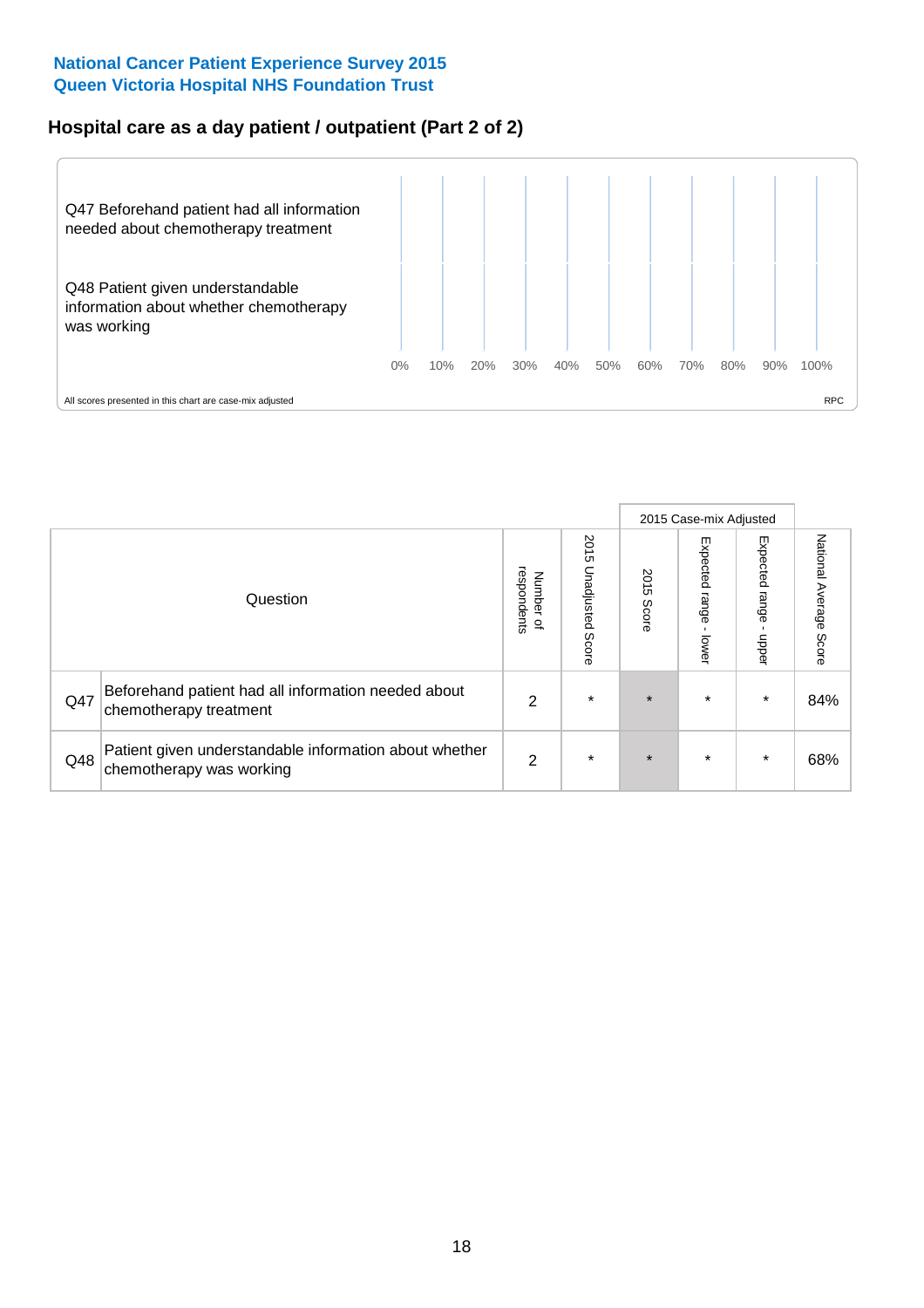#### **Home care and support**



|     |                                                                                                     |                          |                       |               | 2015 Case-mix Adjusted       |                         |                        |
|-----|-----------------------------------------------------------------------------------------------------|--------------------------|-----------------------|---------------|------------------------------|-------------------------|------------------------|
|     | Question                                                                                            | respondents<br>Number of | 2015 Unadjusted Score | 2015<br>Score | Expected<br>l range<br>lower | Expected range<br>nbber | National Average Score |
| Q49 | Hospital staff gave family or someone close all the<br>information needed to help with care at home | 58                       | 71%                   | 68%           | 45%                          | 70%                     | 58%                    |
| Q50 | Patient definitely given enough support from health or<br>social services during treatment          | 34                       | 50%                   | 47%           | 36%                          | 71%                     | 54%                    |
| Q51 | Patient definitely given enough support from health or<br>social services after treatment           | 27                       | 41%                   | 34%           | 26%                          | 64%                     | 45%                    |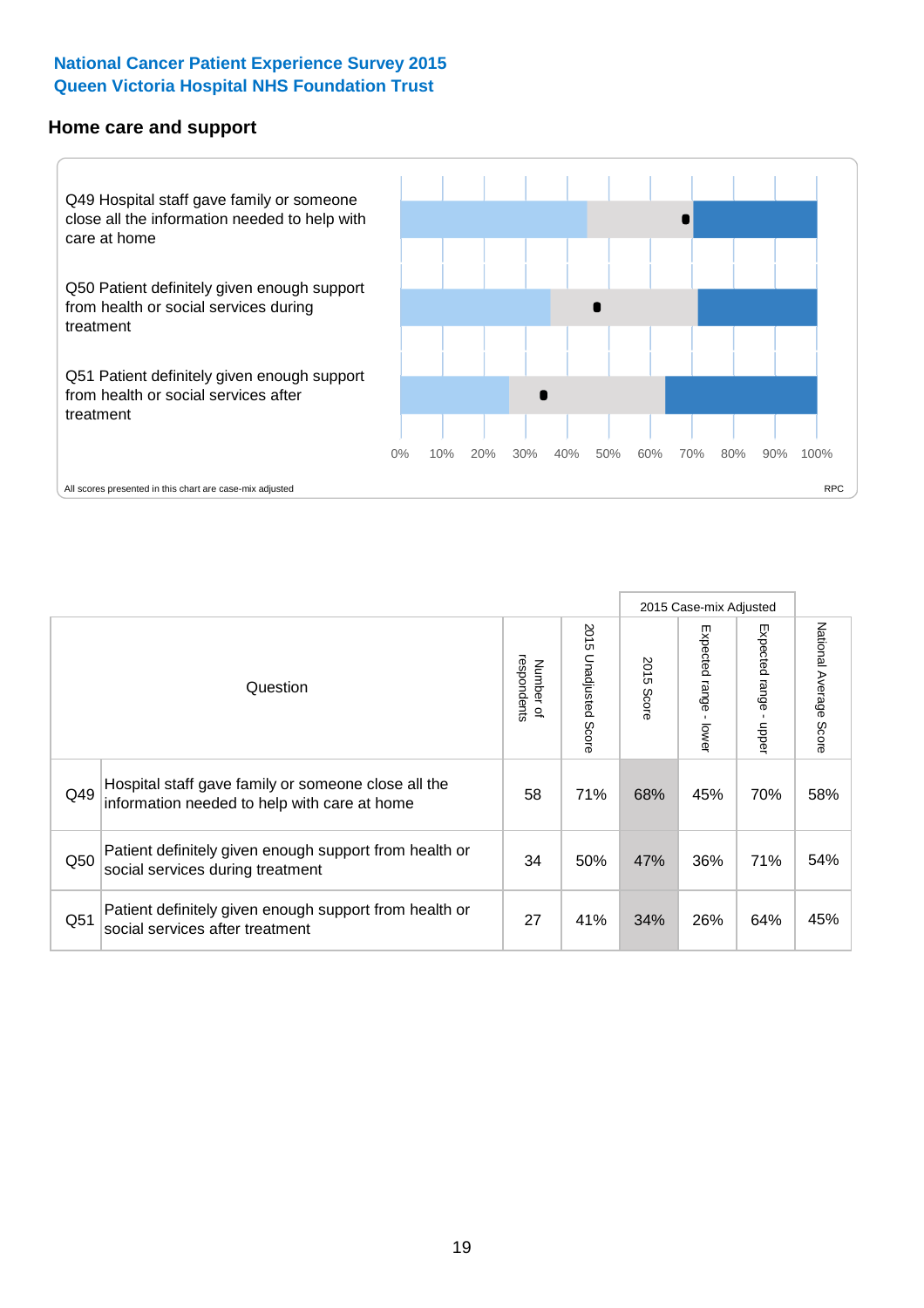### **Care from your general practice**



|     |                                                                           |                                       |                             | 2015 Case-mix Adjusted |                                   |                        |                           |
|-----|---------------------------------------------------------------------------|---------------------------------------|-----------------------------|------------------------|-----------------------------------|------------------------|---------------------------|
|     | Question                                                                  | respondents<br>Number<br>$\mathbf{Q}$ | 2015<br>Unadjusted<br>Score | 2015<br>Score          | Expected<br><b>range</b><br>lower | Expected range<br>dddn | National Average<br>Score |
| Q52 | GP given enough information about patient's condition<br>and treatment    | 67                                    | 100%                        | 85%                    | 90%                               | 100%                   | 95%                       |
| Q53 | Practice staff definitely did everything they could to<br>support patient | 53                                    | 62%                         | 58%                    | 50%                               | 76%                    | 63%                       |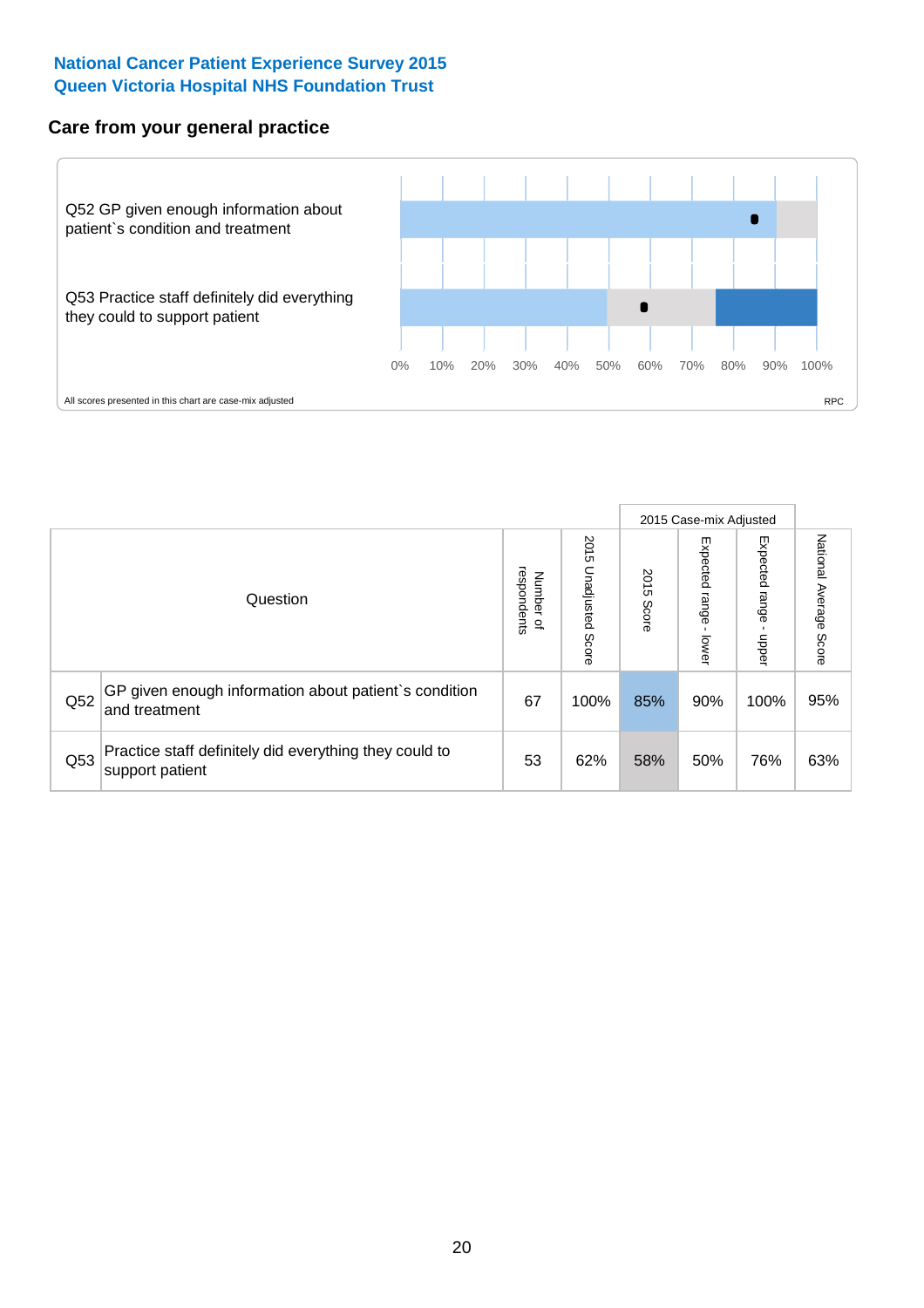# **Your overall NHS care (Part 1 of 2)**



|     |                                                                    |                          |                          | 2015 Case-mix Adjusted |                                           |                                           |                        |
|-----|--------------------------------------------------------------------|--------------------------|--------------------------|------------------------|-------------------------------------------|-------------------------------------------|------------------------|
|     | Question                                                           | respondents<br>Number of | 2015<br>Unadjusted Score | 2015<br>Score          | Expected range<br>$\blacksquare$<br>lower | Expected range<br>$\blacksquare$<br>nbber | National Average Score |
| Q54 | Hospital and community staff always worked well together           | 79                       | 66%                      | 62%                    | 49%                                       | 72%                                       | 61%                    |
| Q55 | Patient given a care plan                                          | 66                       | 35%                      | 33%                    | 21%                                       | 45%                                       | 33%                    |
| Q56 | Overall the administration of the care was very good /<br>good     | 80                       | 90%                      | 90%                    | 82%                                       | 96%                                       | 89%                    |
| Q57 | Length of time for attending clinics and appointments was<br>right | 81                       | 72%                      | 69%                    | 54%                                       | 78%                                       | 66%                    |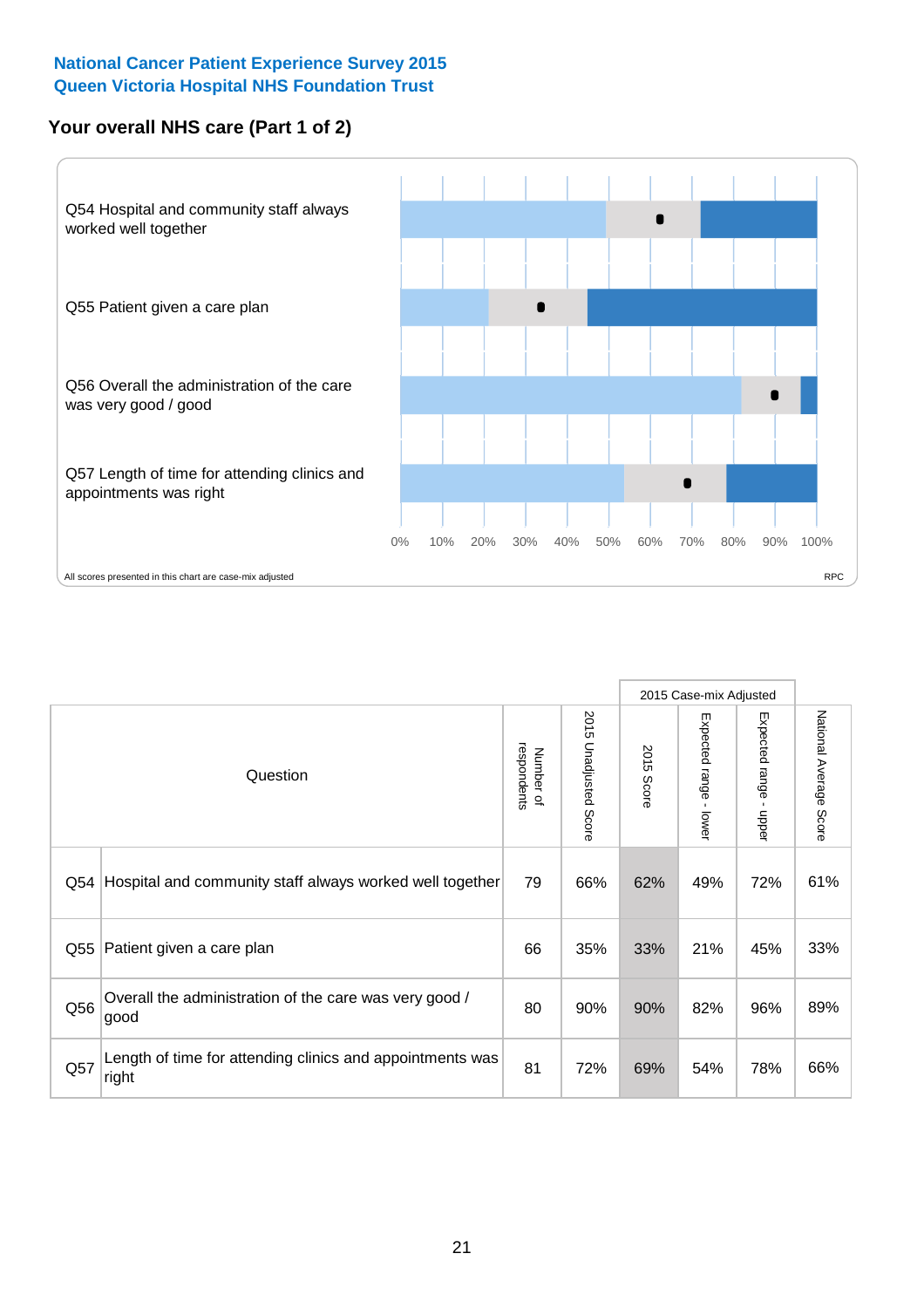# **Your overall NHS care (Part 2 of 2)**



|     |                                                       |                                              |                                 |               | 2015 Case-mix Adjusted     |                            |                        |
|-----|-------------------------------------------------------|----------------------------------------------|---------------------------------|---------------|----------------------------|----------------------------|------------------------|
|     | Question                                              | respondents<br>Number<br>$\overline{\sigma}$ | 2015<br>Unadjusted<br>S<br>core | 2015<br>Score | Expected<br>range<br>lower | Expected<br>range<br>dpper | National Average Score |
| Q58 | Taking part in cancer research discussed with patient | 79                                           | 14%                             | 20%           | 16%                        | 41%                        | 28%                    |



|     |                                                                         |                                                                          | 2015 Case-mix Adjusted                                                 |                                         |                                                      |                                                            |                           |
|-----|-------------------------------------------------------------------------|--------------------------------------------------------------------------|------------------------------------------------------------------------|-----------------------------------------|------------------------------------------------------|------------------------------------------------------------|---------------------------|
|     | Question                                                                | ਹ੍ਰੋ<br>espon<br>Number<br>this<br>dents<br>Trust<br>$\overline{\sigma}$ | 201<br>ហ<br>ਹ੍ਰੋ<br>ş<br>adju<br>sins<br>lsted<br>Trust<br>m<br>Ö<br>J | 2015<br>Score<br>ğ<br>in<br>Si<br>Trust | OWer<br>limit<br>range<br>$\overline{a}$<br>expected | Upper<br>limit<br>range<br>$\overline{\sigma}$<br>expected | National Average<br>Score |
| Q59 | Patient's average rating of care scored from very poor to<br>!very good | 77                                                                       | 8.9                                                                    | 8.8                                     | 8.4                                                  | 9.0                                                        | 8.7                       |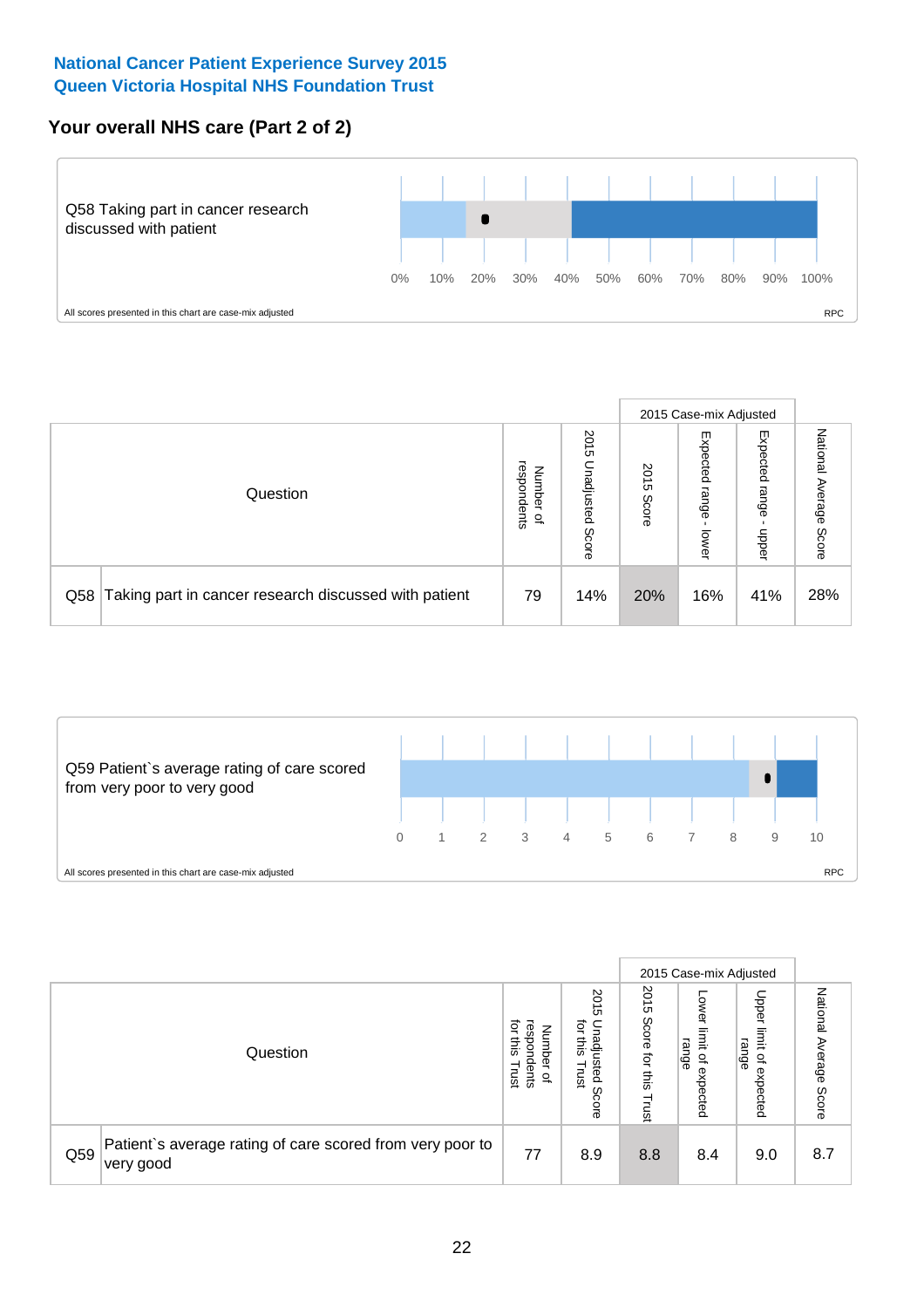# **Comparisons by tumour group for this Trust**

The following tables show the unadjusted Trust and the national percentage scores for each question broken down by tumour group. Where a cell in the table contains an asterisk this indicates that the number of patients in that group was below 21 and too small to display. Where a cell in the table contains "n.a." this indicates that there were no respondents for that tumour group.

# **Seeing your GP**

|                      | Q1. Saw GP once /<br>had to go to hospital | twice before being told | Q2. Patient thought<br>they were seen as<br>soon as necessary |                 |  |
|----------------------|--------------------------------------------|-------------------------|---------------------------------------------------------------|-----------------|--|
| <b>Cancer type</b>   | This Trust <sup>\$</sup>                   | <b>National</b>         | This Trust <sup>\$</sup>                                      | <b>National</b> |  |
| Brain / CNS          | n.a.                                       | 60%                     | n.a.                                                          | 77%             |  |
| <b>Breast</b>        | $\star$                                    | 93%                     | $\star$                                                       | 88%             |  |
| Colorectal / LGT     | n.a.                                       | 72%                     | n.a.                                                          | 80%             |  |
| Gynaecological       | n.a.                                       | 75%                     | n.a.                                                          | 78%             |  |
| Haematological       | $\star$                                    | 64%                     | $\star$                                                       | 80%             |  |
| <b>Head and Neck</b> | $\star$                                    | 77%                     | $\star$                                                       | 79%             |  |
| Lung                 | n.a.                                       | 69%                     | n.a.                                                          | 83%             |  |
| Prostate             | n.a.                                       | 79%                     | n.a.                                                          | 85%             |  |
| Sarcoma              | $\star$                                    | 64%                     | $\star$                                                       | 69%             |  |
| Skin                 | 92%                                        | 91%                     | 87%                                                           | 87%             |  |
| <b>Upper Gastro</b>  | n.a.                                       | 70%                     | n.a.                                                          | 78%             |  |
| Urological           | n.a.                                       | 81%                     | n.a.                                                          | 84%             |  |
| Other                | $\star$                                    | 70%                     | 83%                                                           | 78%             |  |
| <b>All Cancers</b>   | 85%                                        | 76%                     | 87%                                                           | 82%             |  |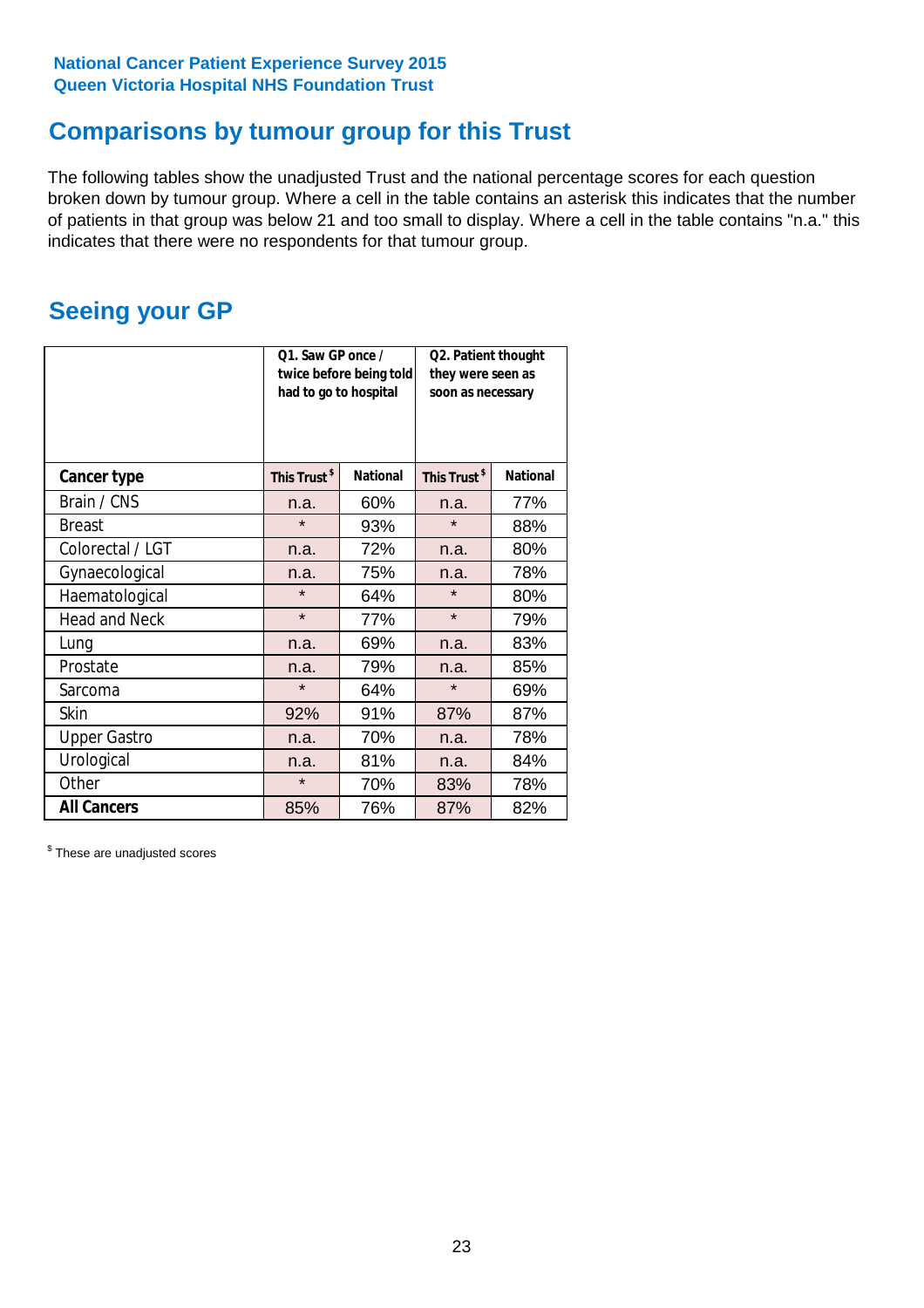# **Diagnostic tests**

|                      | be done was about<br>right | Q6. The length of time<br>waiting for the test to | Q7. Given complete<br>explanation of test<br>results in<br>understandable way |                 |  |
|----------------------|----------------------------|---------------------------------------------------|-------------------------------------------------------------------------------|-----------------|--|
| <b>Cancer type</b>   | This Trust <sup>\$</sup>   | <b>National</b>                                   | This Trust <sup>\$</sup>                                                      | <b>National</b> |  |
| Brain / CNS          | n.a.                       | 87%                                               | n.a.                                                                          | 69%             |  |
| <b>Breast</b>        | $\star$                    | 90%                                               | $\star$                                                                       | 82%             |  |
| Colorectal / LGT     | n.a.                       | 86%                                               | n.a.                                                                          | 81%             |  |
| Gynaecological       | n.a.                       | 84%                                               | n.a.                                                                          | 76%             |  |
| Haematological       | $\star$                    | 87%                                               | $\star$                                                                       | 76%             |  |
| <b>Head and Neck</b> | $\star$                    | 84%                                               | $\star$                                                                       | 77%             |  |
| Lung                 | n.a.                       | 87%                                               | n.a.                                                                          | 78%             |  |
| Prostate             | n.a.                       | 85%                                               | n.a.                                                                          | 79%             |  |
| Sarcoma              | $\star$                    | 81%                                               | $\star$                                                                       | 77%             |  |
| <b>Skin</b>          | 87%                        | 89%                                               | 91%                                                                           | 85%             |  |
| <b>Upper Gastro</b>  | n.a.                       | 83%                                               | n.a.                                                                          | 77%             |  |
| Urological           | n.a.                       | 85%                                               | n.a.                                                                          | 78%             |  |
| Other                | $\star$                    | 85%                                               | $\star$                                                                       | 76%             |  |
| <b>All Cancers</b>   | 83%                        | 87%                                               | 84%                                                                           | 79%             |  |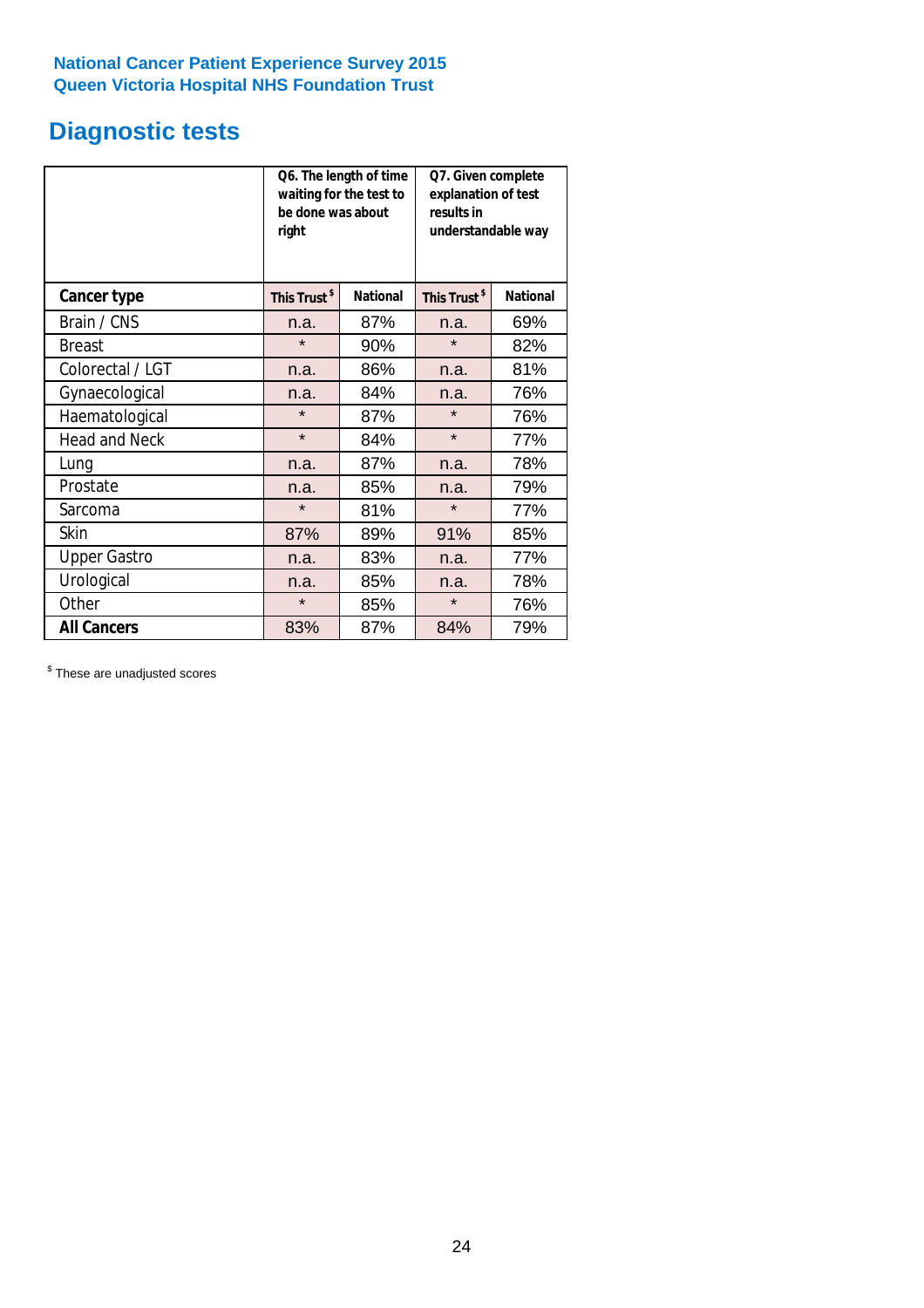# **Finding out what was wrong with you**

|                      | Q8. Patient told they<br>could bring a family<br>member or friend<br>when first told they<br>had cancer |                 | Q9. Patient felt they<br>were told sensitively<br>that they had cancer |                 | Q10. Patient<br>completely understood<br>the explanation of<br>what was wrong |                 | Q11. Patient given<br>easy to understand<br>written information<br>about the type of<br>cancer they had |                 |
|----------------------|---------------------------------------------------------------------------------------------------------|-----------------|------------------------------------------------------------------------|-----------------|-------------------------------------------------------------------------------|-----------------|---------------------------------------------------------------------------------------------------------|-----------------|
| Cancer type          | This Trust <sup>\$</sup>                                                                                | <b>National</b> | This Trust <sup>\$</sup>                                               | <b>National</b> | This Trust <sup>\$</sup>                                                      | <b>National</b> | This Trust <sup>\$</sup>                                                                                | <b>National</b> |
| Brain / CNS          | n.a.                                                                                                    | 85%             | n.a.                                                                   | 79%             | n.a.                                                                          | 60%             | n.a.                                                                                                    | 62%             |
| <b>Breast</b>        | $\star$                                                                                                 | 83%             | $\star$                                                                | 88%             | $\star$                                                                       | 78%             | $\star$                                                                                                 | 76%             |
| Colorectal / LGT     | n.a.                                                                                                    | 83%             | n.a.                                                                   | 85%             | n.a.                                                                          | 79%             | n.a.                                                                                                    | 71%             |
| Gynaecological       | n.a.                                                                                                    | 75%             | n.a.                                                                   | 83%             | n.a.                                                                          | 73%             | n.a.                                                                                                    | 69%             |
| Haematological       | n.a.                                                                                                    | 75%             | $\star$                                                                | 83%             | $\star$                                                                       | 60%             | $\star$                                                                                                 | 74%             |
| <b>Head and Neck</b> | $\star$                                                                                                 | 73%             | $\star$                                                                | 85%             | $\star$                                                                       | 75%             | $\star$                                                                                                 | 61%             |
| Lung                 | n.a.                                                                                                    | 80%             | n.a.                                                                   | 83%             | n.a.                                                                          | 75%             | n.a.                                                                                                    | 66%             |
| Prostate             | n.a.                                                                                                    | 80%             | n.a.                                                                   | 84%             | n.a.                                                                          | 78%             | n.a.                                                                                                    | 80%             |
| Sarcoma              | n.a.                                                                                                    | 77%             | $\star$                                                                | 82%             | $\star$                                                                       | 63%             | $\star$                                                                                                 | 61%             |
| Skin                 | 83%                                                                                                     | 71%             | 90%                                                                    | 90%             | 84%                                                                           | 83%             | 76%                                                                                                     | 84%             |
| <b>Upper Gastro</b>  | n.a.                                                                                                    | 79%             | n.a.                                                                   | 79%             | n.a.                                                                          | 72%             | n.a.                                                                                                    | 64%             |
| Urological           | n.a.                                                                                                    | 74%             | n.a.                                                                   | 82%             | n.a.                                                                          | 76%             | n.a.                                                                                                    | 71%             |
| Other                | 90%                                                                                                     | 77%             | 86%                                                                    | 82%             | 75%                                                                           | 72%             | $\star$                                                                                                 | 61%             |
| <b>All Cancers</b>   | 81%                                                                                                     | 79%             | 88%                                                                    | 84%             | 80%                                                                           | 73%             | 76%                                                                                                     | 72%             |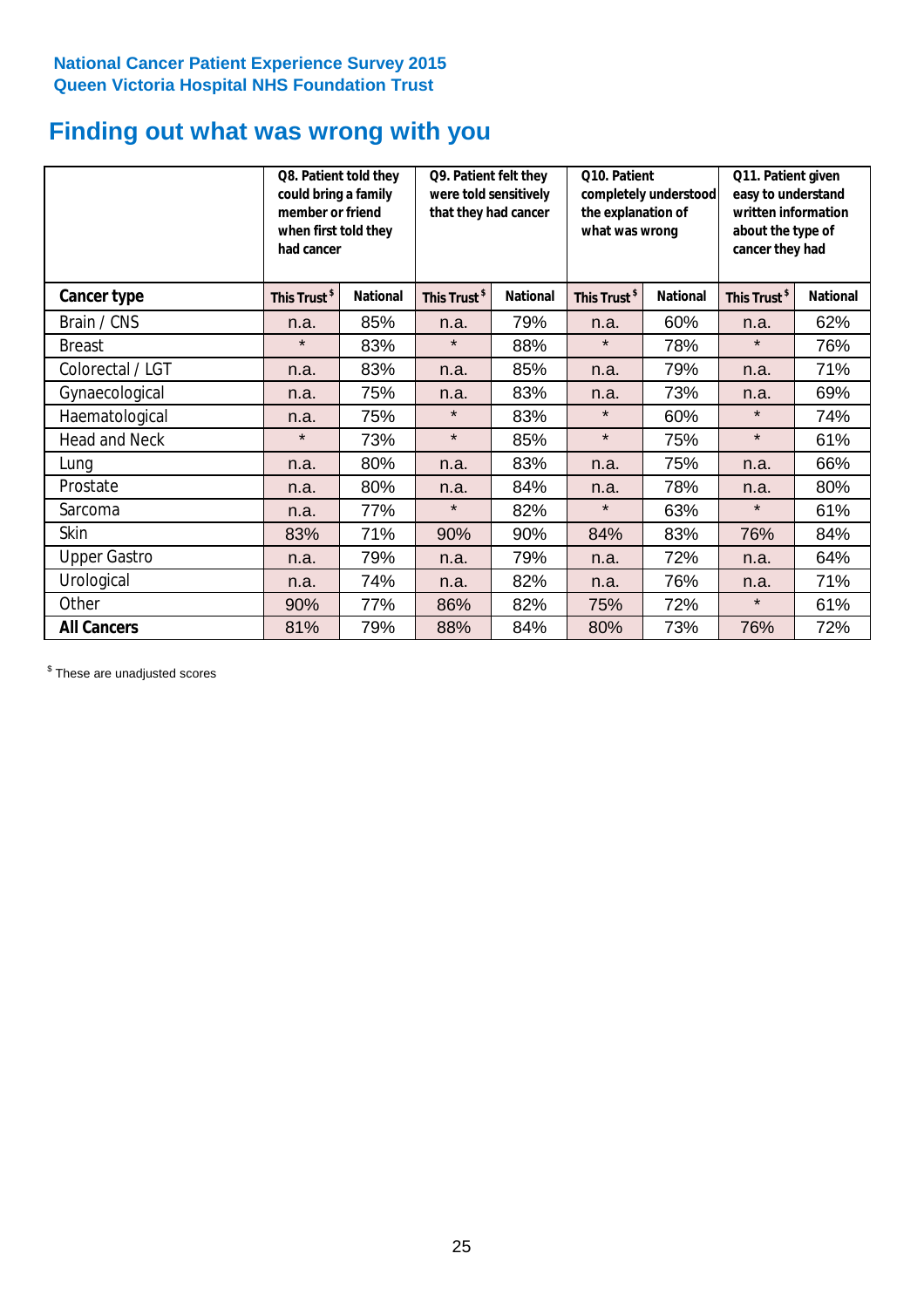# **Deciding the best treatment for you**

|                      | 012. Patient felt that<br>treatment options<br>were completely<br>explained |                 | 013. Possible side<br>understandable way | effects explained in an | Q14. Patient given<br>practical advice and<br>support in dealing with<br>side effects of<br>treatment |                 |  |
|----------------------|-----------------------------------------------------------------------------|-----------------|------------------------------------------|-------------------------|-------------------------------------------------------------------------------------------------------|-----------------|--|
| <b>Cancer type</b>   | This Trust <sup>\$</sup>                                                    | <b>National</b> | This Trust <sup>\$</sup>                 | <b>National</b>         | This Trust <sup>\$</sup>                                                                              | <b>National</b> |  |
| Brain / CNS          | n.a.                                                                        | 80%             | n.a.                                     | 71%                     | n.a.                                                                                                  | 62%             |  |
| <b>Breast</b>        | $\star$                                                                     | 84%             | $\star$                                  | 76%                     | $\star$                                                                                               | 69%             |  |
| Colorectal / LGT     | n.a.                                                                        | 85%             | n.a.                                     | 75%                     | n.a.                                                                                                  | 68%             |  |
| Gynaecological       | n.a.                                                                        | 84%             | n.a.                                     | 76%                     | n.a.                                                                                                  | 68%             |  |
| Haematological       | $\star$                                                                     | 81%             | $\star$                                  | 69%                     | $\star$                                                                                               | 65%             |  |
| <b>Head and Neck</b> | $\star$                                                                     | 85%             | $\star$                                  | 72%                     | $\star$                                                                                               | 67%             |  |
| Lung                 | n.a.                                                                        | 84%             | n.a.                                     | 74%                     | n.a.                                                                                                  | 69%             |  |
| Prostate             | n.a.                                                                        | 80%             | n.a.                                     | 71%                     | n.a.                                                                                                  | 61%             |  |
| Sarcoma              | n.a.                                                                        | 82%             | n.a.                                     | 75%                     | $\star$                                                                                               | 66%             |  |
| Skin                 | 100%                                                                        | 88%             | 75%                                      | 75%                     | 96%                                                                                                   | 74%             |  |
| <b>Upper Gastro</b>  | n.a.                                                                        | 83%             | n.a.                                     | 72%                     | n.a.                                                                                                  | 66%             |  |
| Urological           | n.a.                                                                        | 80%             | n.a.                                     | 69%                     | n.a.                                                                                                  | 61%             |  |
| Other                | $\star$                                                                     | 80%             | $\star$                                  | 72%                     | 78%                                                                                                   | 64%             |  |
| <b>All Cancers</b>   | 89%                                                                         | 83%             | 74%                                      | 73%                     | 82%                                                                                                   | 66%             |  |

|                      | in the future            | Q15. Patient definitely<br>told about side effects<br>that could affect them | Q16. Patient definitely<br>involved in decisions<br>about care and<br>treatment |                 |  |
|----------------------|--------------------------|------------------------------------------------------------------------------|---------------------------------------------------------------------------------|-----------------|--|
| <b>Cancer type</b>   | This Trust <sup>\$</sup> | <b>National</b>                                                              | This Trust <sup>\$</sup>                                                        | <b>National</b> |  |
| Brain / CNS          | n.a.                     | 56%                                                                          | n.a.                                                                            | 74%             |  |
| <b>Breast</b>        | $\star$                  | 55%                                                                          | $\star$                                                                         | 79%             |  |
| Colorectal / LGT     | n.a.                     | 56%                                                                          | n.a.                                                                            | 79%             |  |
| Gynaecological       | n.a.                     | 54%                                                                          |                                                                                 | 76%             |  |
| Haematological       | $\star$                  | 50%                                                                          |                                                                                 | 77%             |  |
| <b>Head and Neck</b> | $\star$                  | 58%                                                                          | $\star$                                                                         | 76%             |  |
| Lung                 | n.a.                     | 54%                                                                          | n.a.                                                                            | 78%             |  |
| Prostate             | n.a.                     | 63%                                                                          | n.a.                                                                            | 79%             |  |
| Sarcoma              | n.a.                     | 54%                                                                          | $\star$                                                                         | 77%             |  |
| <b>Skin</b>          | $\star$                  | 66%                                                                          | 86%                                                                             | 86%             |  |
| <b>Upper Gastro</b>  | n.a.                     | 53%                                                                          | n.a.                                                                            | 77%             |  |
| Urological           | n.a.                     | 52%                                                                          | n.a.                                                                            | 75%             |  |
| Other                | 62%                      | 51%                                                                          | 83%                                                                             | 75%             |  |
| <b>All Cancers</b>   | 71%                      | 54%                                                                          | 86%                                                                             | 78%             |  |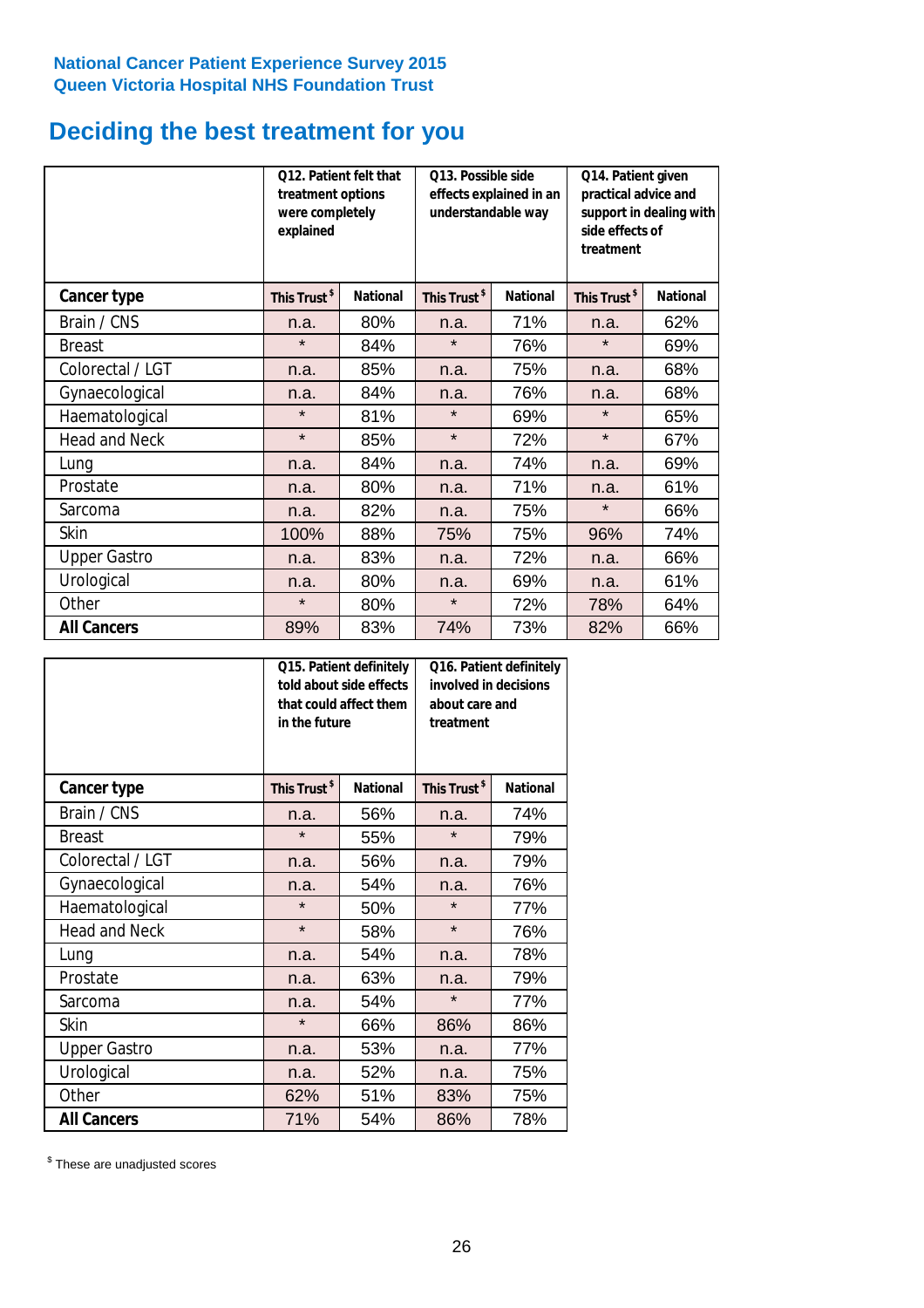# **Clinical Nurse Specialist**

|                      | would support them<br>through their<br>treatment | Q17. Patient given the<br>name of the CNS who | Q18. Patient found it<br>easy to contact their<br><b>CNS</b> |                 | <b>Q19. Get</b><br>understandable<br>answers to important<br>questions all or most<br>of the time |                 |
|----------------------|--------------------------------------------------|-----------------------------------------------|--------------------------------------------------------------|-----------------|---------------------------------------------------------------------------------------------------|-----------------|
| <b>Cancer type</b>   | This Trust <sup>\$</sup>                         | <b>National</b>                               | This Trust <sup>\$</sup>                                     | <b>National</b> | This Trust <sup>\$</sup>                                                                          | <b>National</b> |
| Brain / CNS          | n.a.                                             | 95%                                           | n.a.                                                         | 84%             | n.a.                                                                                              | 85%             |
| <b>Breast</b>        | $\star$                                          | 94%                                           | $\star$                                                      | 85%             | $\star$                                                                                           | 88%             |
| Colorectal / LGT     | n.a.                                             | 91%                                           | n.a.                                                         | 88%             | n.a.                                                                                              | 90%             |
| Gynaecological       | n.a.                                             | 93%                                           | 86%<br>n.a.                                                  |                 | n.a.                                                                                              | 87%             |
| Haematological       | $\star$                                          | 89%                                           | n.a.                                                         | 89%             | n.a.                                                                                              | 90%             |
| <b>Head and Neck</b> | $\star$                                          | 88%                                           | $\star$                                                      | 86%             | $\star$                                                                                           | 88%             |
| Lung                 | n.a.                                             | 93%                                           | n.a.                                                         | 89%             | n.a.                                                                                              | 89%             |
| Prostate             | n.a.                                             | 89%                                           | n.a.                                                         | 83%             | n.a.                                                                                              | 88%             |
| Sarcoma              | $\star$                                          | 87%                                           | $\star$                                                      | 86%             | n.a.                                                                                              | 88%             |
| Skin                 | 79%                                              | 88%                                           | $\star$                                                      | 90%             | $\star$                                                                                           | 92%             |
| <b>Upper Gastro</b>  | n.a.                                             | 92%                                           | n.a.                                                         | 87%             | n.a.                                                                                              | 88%             |
| Urological           | n.a.                                             | 80%                                           | n.a.                                                         | 85%             | n.a.                                                                                              | 88%             |
| Other                | 91%                                              | 86%                                           | $\star$                                                      | 86%             | $\star$                                                                                           | 87%             |
| <b>All Cancers</b>   | 89%                                              | 90%                                           | 89%                                                          | 87%             | 89%                                                                                               | 88%             |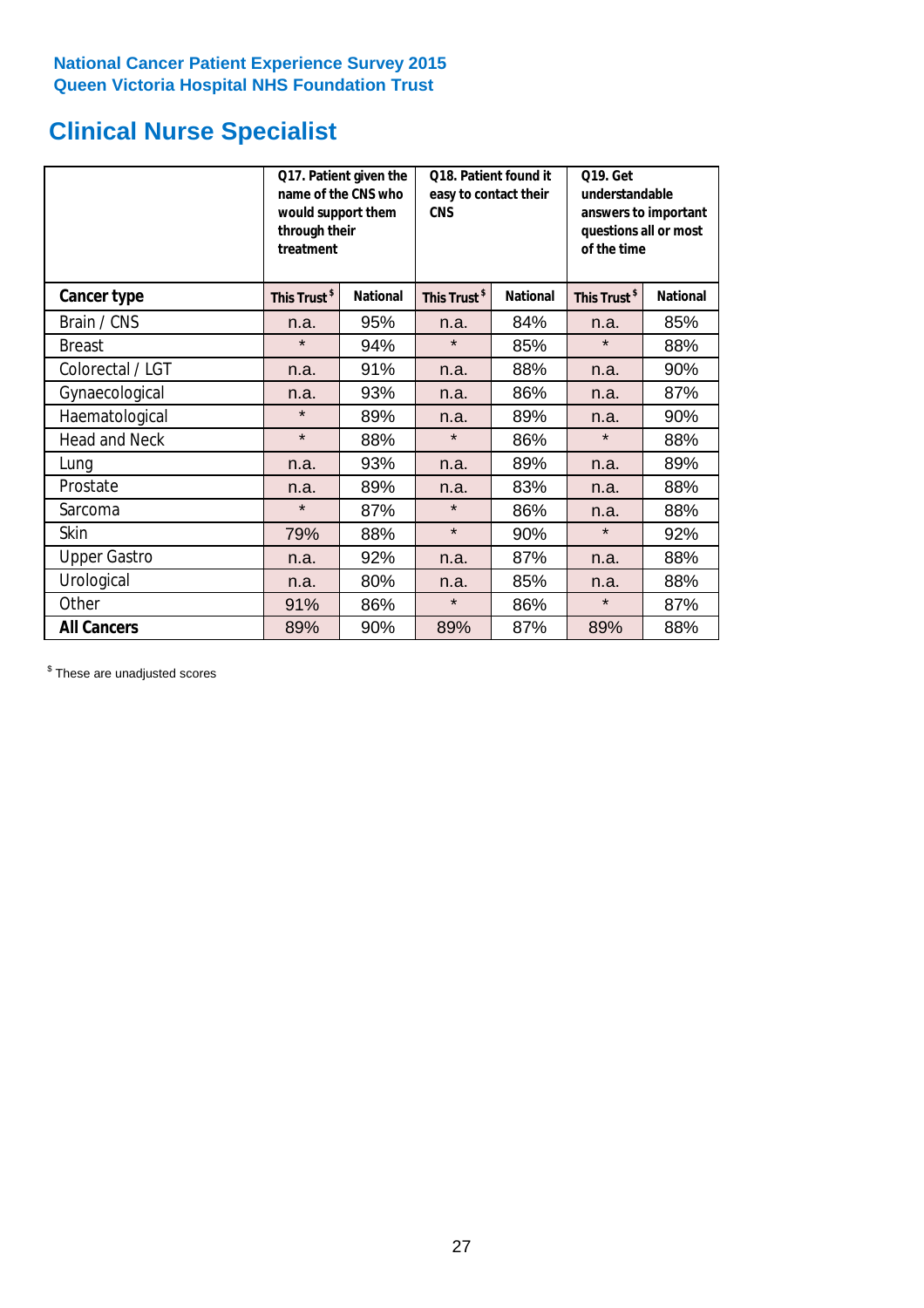# **Support for people with cancer**

|                      |                          | Q20. Hospital staff<br>Q21. Hospital staff<br>gave information<br>gave information<br>about support groups<br>about impact cancer<br>could have on day to<br>day activities |                          |                 | Q22. Hospital staff<br>gave information on<br>getting financial help |                 | Q23. Hospital staff told<br>patient they could get<br>free prescriptions |                 |
|----------------------|--------------------------|-----------------------------------------------------------------------------------------------------------------------------------------------------------------------------|--------------------------|-----------------|----------------------------------------------------------------------|-----------------|--------------------------------------------------------------------------|-----------------|
| Cancer type          | This Trust <sup>\$</sup> | <b>National</b>                                                                                                                                                             | This Trust <sup>\$</sup> | <b>National</b> | This Trust <sup>\$</sup>                                             | <b>National</b> | This Trust <sup>\$</sup>                                                 | <b>National</b> |
| Brain / CNS          | n.a.                     | 85%                                                                                                                                                                         | n.a.                     | 80%             | n.a.                                                                 | 72%             | n.a.                                                                     | 79%             |
| <b>Breast</b>        | $\star$                  | 88%                                                                                                                                                                         | $\star$                  | 85%             | $\star$                                                              | 60%             | $\star$                                                                  | 80%             |
| Colorectal / LGT     | n.a.                     | 82%                                                                                                                                                                         | n.a.                     | 82%             | n.a.                                                                 | 52%             | n.a.                                                                     | 83%             |
| Gynaecological       | n.a.                     | 83%                                                                                                                                                                         | n.a.                     | 81%             | n.a.                                                                 | 58%             | n.a.                                                                     | 76%             |
| Haematological       | $\star$                  | 82%                                                                                                                                                                         | $\star$                  | 82%             | $\star$                                                              | 56%             | $\star$                                                                  | 86%             |
| <b>Head and Neck</b> | $\star$                  | 83%                                                                                                                                                                         | $\star$                  | 80%             | $\star$                                                              | 55%             | $\star$                                                                  | 80%             |
| Lung                 | n.a.                     | 82%                                                                                                                                                                         | n.a.                     | 80%             | n.a.                                                                 | 68%             | n.a.                                                                     | 85%             |
| Prostate             | n.a.                     | 85%                                                                                                                                                                         | n.a.                     | 81%             | n.a.                                                                 | 41%             | n.a.                                                                     | 76%             |
| Sarcoma              | $\star$                  | 82%                                                                                                                                                                         | n.a.                     | 80%             | n.a.                                                                 | 57%             | n.a.                                                                     | 75%             |
| Skin                 | $\star$                  | 85%                                                                                                                                                                         | $\star$                  | 85%             | $\star$                                                              | 51%             | $\star$                                                                  | 65%             |
| <b>Upper Gastro</b>  | n.a.                     | 82%                                                                                                                                                                         | n.a.                     | 78%             | n.a.                                                                 | 57%             | n.a.                                                                     | 83%             |
| Urological           | n.a.                     | 71%                                                                                                                                                                         | n.a.                     | 70%             | n.a.                                                                 | 33%             | n.a.                                                                     | 69%             |
| Other                | $\star$                  | 80%                                                                                                                                                                         | $\star$                  | 77%             | $\star$                                                              | 53%             | $\star$                                                                  | 79%             |
| <b>All Cancers</b>   | 90%                      | 83%                                                                                                                                                                         | 89%                      | 81%             | 67%                                                                  | 55%             | 76%                                                                      | 80%             |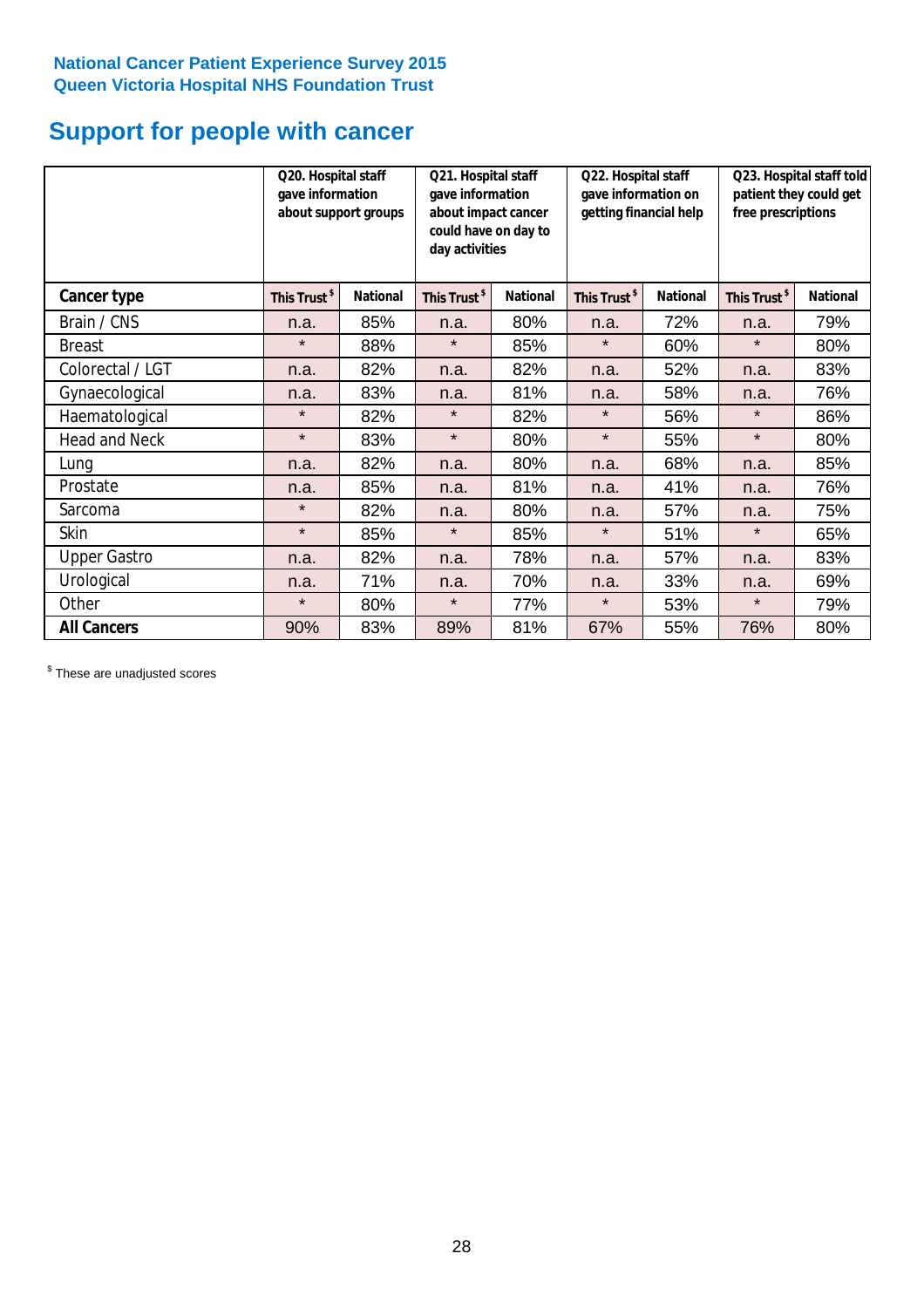# **Operations**

|                      | Q26. Staff explained<br>how operation had<br>gone in<br>understandable way |                 |  |  |
|----------------------|----------------------------------------------------------------------------|-----------------|--|--|
| <b>Cancer type</b>   | This Trust <sup>\$</sup>                                                   | <b>National</b> |  |  |
| Brain / CNS          | n.a.                                                                       | 75%             |  |  |
| <b>Breast</b>        | $\star$                                                                    | 77%             |  |  |
| Colorectal / LGT     | n.a.                                                                       | 81%             |  |  |
| Gynaecological       | 79%<br>n.a.                                                                |                 |  |  |
| Haematological       | $\star$<br>75%                                                             |                 |  |  |
| <b>Head and Neck</b> | $\star$                                                                    | 77%             |  |  |
| Lung                 | n.a.                                                                       | 76%             |  |  |
| Prostate             | n.a.                                                                       | 76%             |  |  |
| Sarcoma              | $\star$                                                                    | 80%             |  |  |
| Skin                 | 92%                                                                        | 84%             |  |  |
| <b>Upper Gastro</b>  | n.a.                                                                       | 81%             |  |  |
| Urological           | n.a.                                                                       | 74%             |  |  |
| Other                | $\star$<br>78%                                                             |                 |  |  |
| <b>All Cancers</b>   | 89%                                                                        | 78%             |  |  |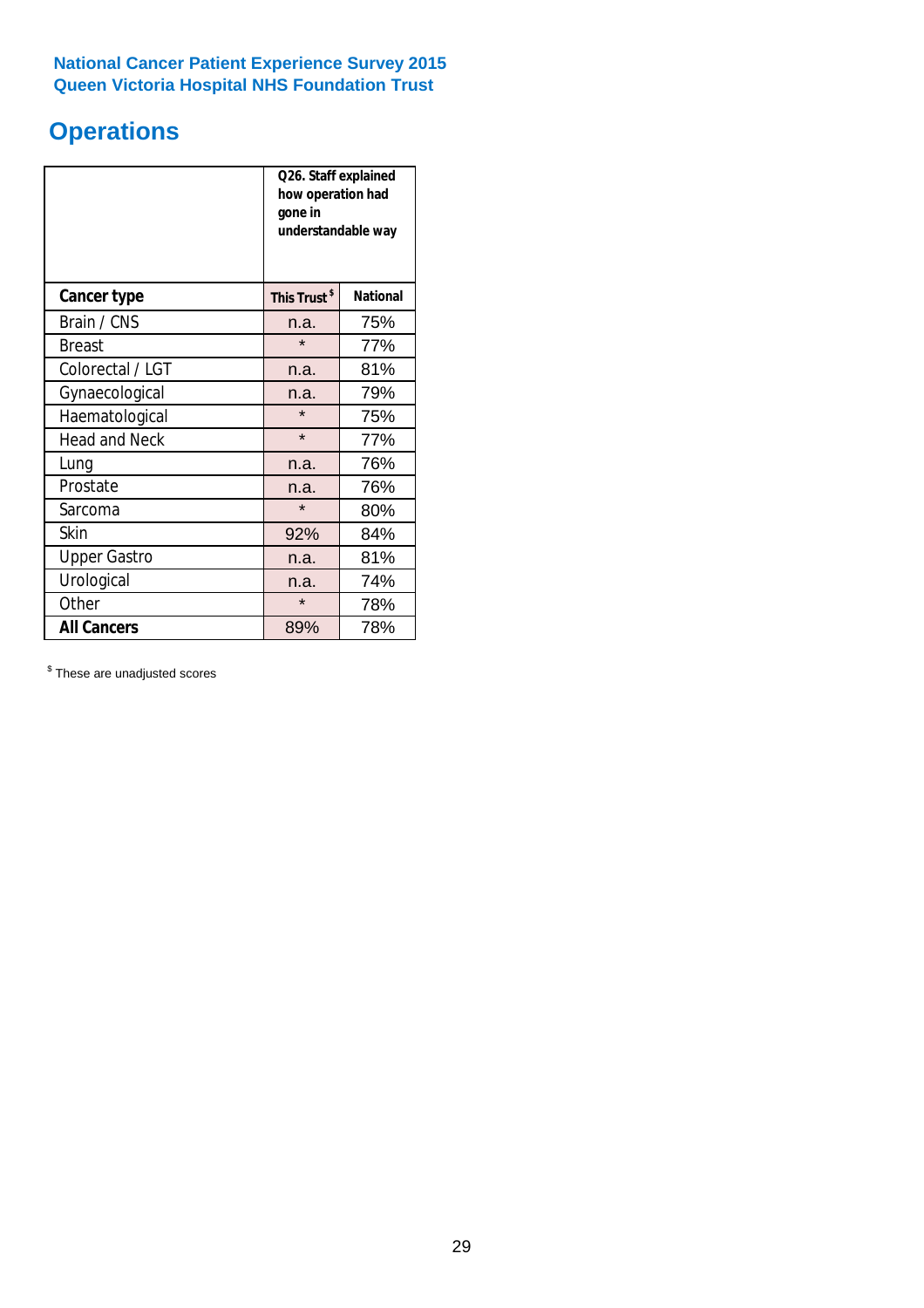# **Hospital care as an inpatient (Part 1 of 2)**

|                      | or nurses did not talk<br>they were not there | Q28. Groups of doctors<br>in front of patient as if | Q29. Patient had<br>confidence and trust in<br>all doctors treating<br>them |                 | Q30. Patient's family<br>or someone close<br>definitely had<br>opportunity to talk to<br>doctor |                 | Q31. Patient had<br>confidence and trust in I<br>all ward nurses |                 |
|----------------------|-----------------------------------------------|-----------------------------------------------------|-----------------------------------------------------------------------------|-----------------|-------------------------------------------------------------------------------------------------|-----------------|------------------------------------------------------------------|-----------------|
| Cancer type          | This Trust <sup>\$</sup>                      | <b>National</b>                                     | This Trust <sup>\$</sup>                                                    | <b>National</b> | This Trust <sup>\$</sup>                                                                        | <b>National</b> | This Trust <sup>\$</sup>                                         | <b>National</b> |
| Brain / CNS          | n.a.                                          | 68%                                                 | n.a.                                                                        | 78%             | n.a.                                                                                            | 65%             | n.a.                                                             | 67%             |
| <b>Breast</b>        | $\star$                                       | 89%                                                 | $\star$                                                                     | 86%             | $\star$                                                                                         | 73%             | $\star$                                                          | 74%             |
| Colorectal / LGT     | n.a.                                          | 75%                                                 | n.a.                                                                        | 85%             | n.a.                                                                                            | 72%             | n.a.                                                             | 68%             |
| Gynaecological       | n.a.                                          | 84%                                                 | n.a.                                                                        | 86%             | n.a.                                                                                            | 71%             | n.a.                                                             | 69%             |
| Haematological       | n.a.                                          | 80%                                                 | n.a.                                                                        | 81%             | n.a.                                                                                            | 75%             | n.a.                                                             | 73%             |
| <b>Head and Neck</b> | $\star$                                       | 79%                                                 | $\star$                                                                     | 85%             | $\star$                                                                                         | 73%             | $\star$                                                          | 72%             |
| Lung                 | n.a.                                          | 75%                                                 | n.a.                                                                        | 82%             | n.a.                                                                                            | 71%             | n.a.                                                             | 73%             |
| Prostate             | n.a.                                          | 84%                                                 | n.a.                                                                        | 87%             | n.a.                                                                                            | 72%             | n.a.                                                             | 75%             |
| Sarcoma              | $\star$                                       | 82%                                                 | $\star$                                                                     | 85%             | $\star$                                                                                         | 75%             | n.a.                                                             | 70%             |
| Skin                 | $\star$                                       | 85%                                                 | $\star$                                                                     | 90%             | $\star$                                                                                         | 79%             | $\star$                                                          | 84%             |
| <b>Upper Gastro</b>  | n.a.                                          | 75%                                                 | n.a.                                                                        | 83%             | n.a.                                                                                            | 72%             | n.a.                                                             | 70%             |
| Urological           | n.a.                                          | 80%                                                 | n.a.                                                                        | 84%             | n.a.                                                                                            | 67%             | n.a.                                                             | 75%             |
| Other                | $\star$                                       | 79%                                                 | $\star$                                                                     | 79%             | $^\star$                                                                                        | 70%             | $\star$                                                          | 69%             |
| <b>All Cancers</b>   | 81%                                           | 81%                                                 | 92%                                                                         | 84%             | 79%                                                                                             | 72%             | 86%                                                              | 72%             |

|                     | Q32. Always / nearly<br>always enough nurses<br>on duty |                 | called by                | Q33. All staff asked<br>patient what name<br>they preferred to be |                          | Q34. Always given<br>enough privacy when<br>discussing condition or<br>treatment |                          | Q35. Patient was able<br>to discuss worries or<br>fears with staff during<br>visit |  |
|---------------------|---------------------------------------------------------|-----------------|--------------------------|-------------------------------------------------------------------|--------------------------|----------------------------------------------------------------------------------|--------------------------|------------------------------------------------------------------------------------|--|
| <b>Cancer type</b>  | This Trust <sup>\$</sup>                                | <b>National</b> | This Trust <sup>\$</sup> | <b>National</b>                                                   | This Trust <sup>\$</sup> | <b>National</b>                                                                  | This Trust <sup>\$</sup> | <b>National</b>                                                                    |  |
| Brain / CNS         | n.a.                                                    | 64%             | n.a.                     | 69%                                                               | n.a.                     | 80%                                                                              | n.a.                     | 44%                                                                                |  |
| <b>Breast</b>       | $\star$                                                 | 69%             | $\star$                  | 60%                                                               | $\star$                  | 86%                                                                              | $\star$                  | 53%                                                                                |  |
| Colorectal / LGT    | n.a.                                                    | 61%             | n.a.                     | 70%                                                               | n.a.                     | 84%                                                                              | n.a.                     | 54%                                                                                |  |
| Gynaecological      | n.a.                                                    | 65%             | n.a.                     | 63%                                                               | n.a.                     | 82%                                                                              | n.a.                     | 50%                                                                                |  |
| Haematological      | n.a.                                                    | 63%             | n.a.                     | 67%                                                               | n.a.                     | 86%                                                                              | n.a.                     | 55%                                                                                |  |
| Head and Neck       | $\star$                                                 | 67%             | $\star$                  | 66%                                                               | $\star$                  | 85%                                                                              | $\star$                  | 50%                                                                                |  |
| Lung                | n.a.                                                    | 68%             | n.a.                     | 71%                                                               | n.a.                     | 84%                                                                              | n.a.                     | 49%                                                                                |  |
| Prostate            | n.a.                                                    | 71%             | n.a.                     | 67%                                                               | n.a.                     | 87%                                                                              | n.a.                     | 52%                                                                                |  |
| Sarcoma             | n.a.                                                    | 68%             | n.a.                     | 71%                                                               | n.a.                     | 87%                                                                              | n.a.                     | 52%                                                                                |  |
| Skin                | $\star$                                                 | 81%             | $\star$                  | 67%                                                               | $\star$                  | 89%                                                                              | $\star$                  | 61%                                                                                |  |
| <b>Upper Gastro</b> | n.a.                                                    | 62%             | n.a.                     | 75%                                                               | n.a.                     | 83%                                                                              | n.a.                     | 53%                                                                                |  |
| Urological          | n.a.                                                    | 68%             | n.a.                     | 71%                                                               | n.a.                     | 84%                                                                              | n.a.                     | 46%                                                                                |  |
| Other               | $\star$                                                 | 62%             | $\star$                  | 66%                                                               | $\star$                  | 82%                                                                              | $\star$                  | 48%                                                                                |  |
| <b>All Cancers</b>  | 81%                                                     | 66%             | 65%                      | 67%                                                               | 88%                      | 85%                                                                              | 76%                      | 52%                                                                                |  |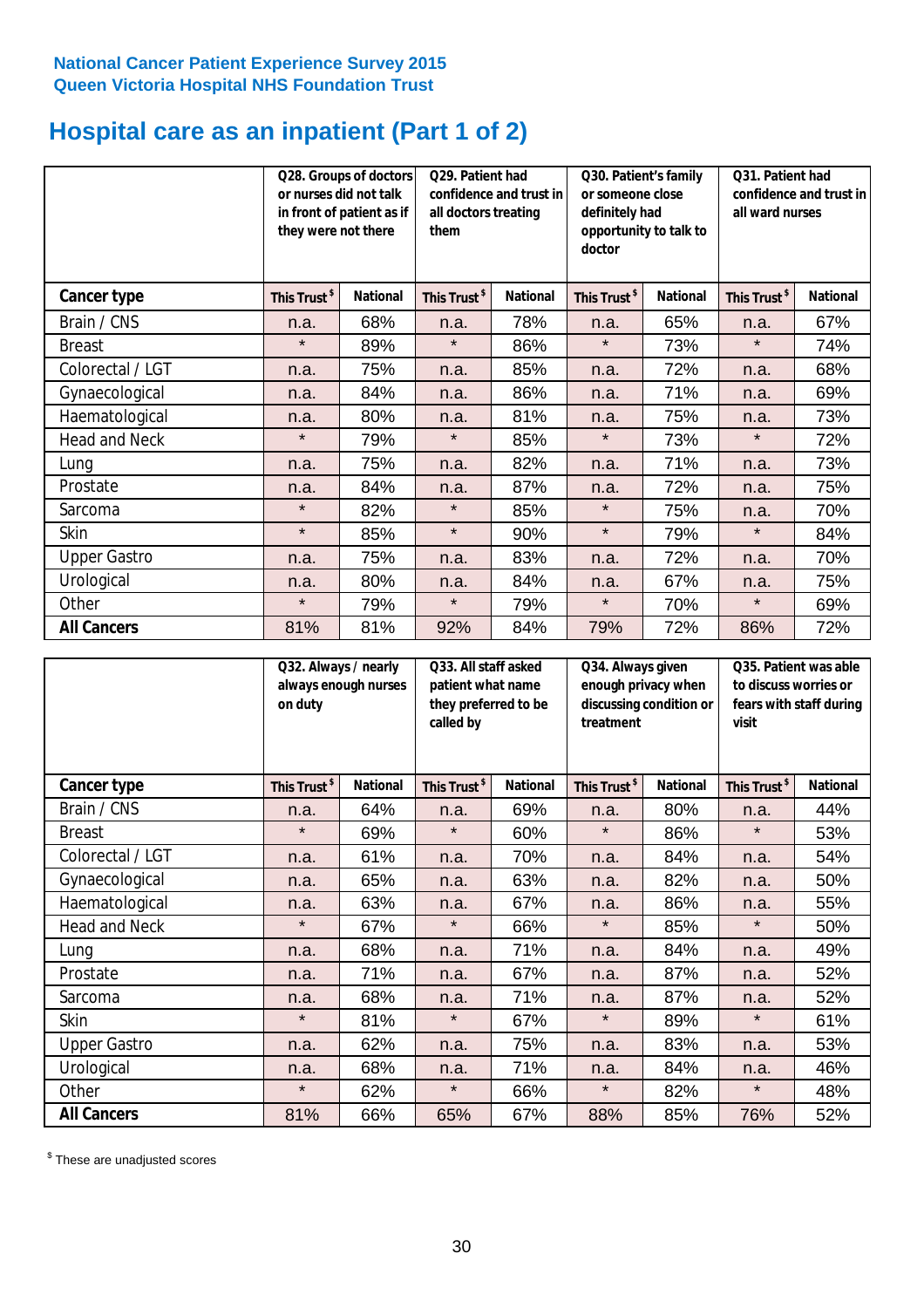# **Hospital care as an inpatient (Part 2 of 2)**

|                      | Q36. Hospital staff<br>definitely did<br>everything to help<br>control pain |                 | Q37. Always treated<br>with respect and<br>dignity by staff |                 | Q38. Given clear<br>written information<br>about what should /<br>should not do post<br>discharge |                 | Q39. Staff told patient<br>who to contact if<br>worried post discharge |                 |  |
|----------------------|-----------------------------------------------------------------------------|-----------------|-------------------------------------------------------------|-----------------|---------------------------------------------------------------------------------------------------|-----------------|------------------------------------------------------------------------|-----------------|--|
| Cancer type          | This Trust <sup>\$</sup>                                                    | <b>National</b> | This Trust <sup>\$</sup>                                    | <b>National</b> | This Trust <sup>\$</sup>                                                                          | <b>National</b> | This Trust <sup>\$</sup>                                               | <b>National</b> |  |
| Brain / CNS          | n.a.                                                                        | 82%             | n.a.                                                        | 84%             | n.a.                                                                                              | 79%             | n.a.                                                                   | 91%             |  |
| <b>Breast</b>        | $\star$                                                                     | 86%             | $\star$                                                     | 88%             | $\star$                                                                                           | 90%             | $\star$                                                                | 95%             |  |
| Colorectal / LGT     | n.a.                                                                        | 84%             | n.a.                                                        | 86%             | n.a.                                                                                              | 83%             | n.a.                                                                   | 94%             |  |
| Gynaecological       | n.a.                                                                        | 83%             | n.a.                                                        | 85%             | n.a.                                                                                              | 86%             | n.a.                                                                   | 93%             |  |
| Haematological       | n.a.                                                                        | 84%             | n.a.                                                        | 89%             | n.a.                                                                                              | 79%             | n.a.                                                                   | 95%             |  |
| <b>Head and Neck</b> | $\star$                                                                     | 84%             | $\star$                                                     | 88%             | $\star$                                                                                           | 86%             | $\star$                                                                | 92%             |  |
| Lung                 | n.a.                                                                        | 83%             | n.a.                                                        | 87%             | n.a.                                                                                              | 81%             | n.a.                                                                   | 92%             |  |
| Prostate             | n.a.                                                                        | 85%             | n.a.                                                        | 91%             | n.a.                                                                                              | 87%             | n.a.                                                                   | 94%             |  |
| Sarcoma              | n.a.                                                                        | 86%             | n.a.                                                        | 91%             | n.a.                                                                                              | 83%             | n.a.                                                                   | 94%             |  |
| Skin                 | $\star$                                                                     | 88%             | $\star$                                                     | 93%             | $\star$                                                                                           | 91%             | $\star$                                                                | 97%             |  |
| <b>Upper Gastro</b>  | n.a.                                                                        | 83%             | n.a.                                                        | 86%             | n.a.                                                                                              | 79%             | n.a.                                                                   | 93%             |  |
| Urological           | n.a.                                                                        | 80%             | n.a.                                                        | 88%             | n.a.                                                                                              | 83%             | n.a.                                                                   | 90%             |  |
| Other                | $\star$                                                                     | 82%             | $\star$                                                     | 85%             | $\star$                                                                                           | 80%             | $\star$                                                                | 92%             |  |
| <b>All Cancers</b>   | 98%                                                                         | 84%             | 95%                                                         | 87%             | 93%                                                                                               | 84%             | 100%                                                                   | 94%             |  |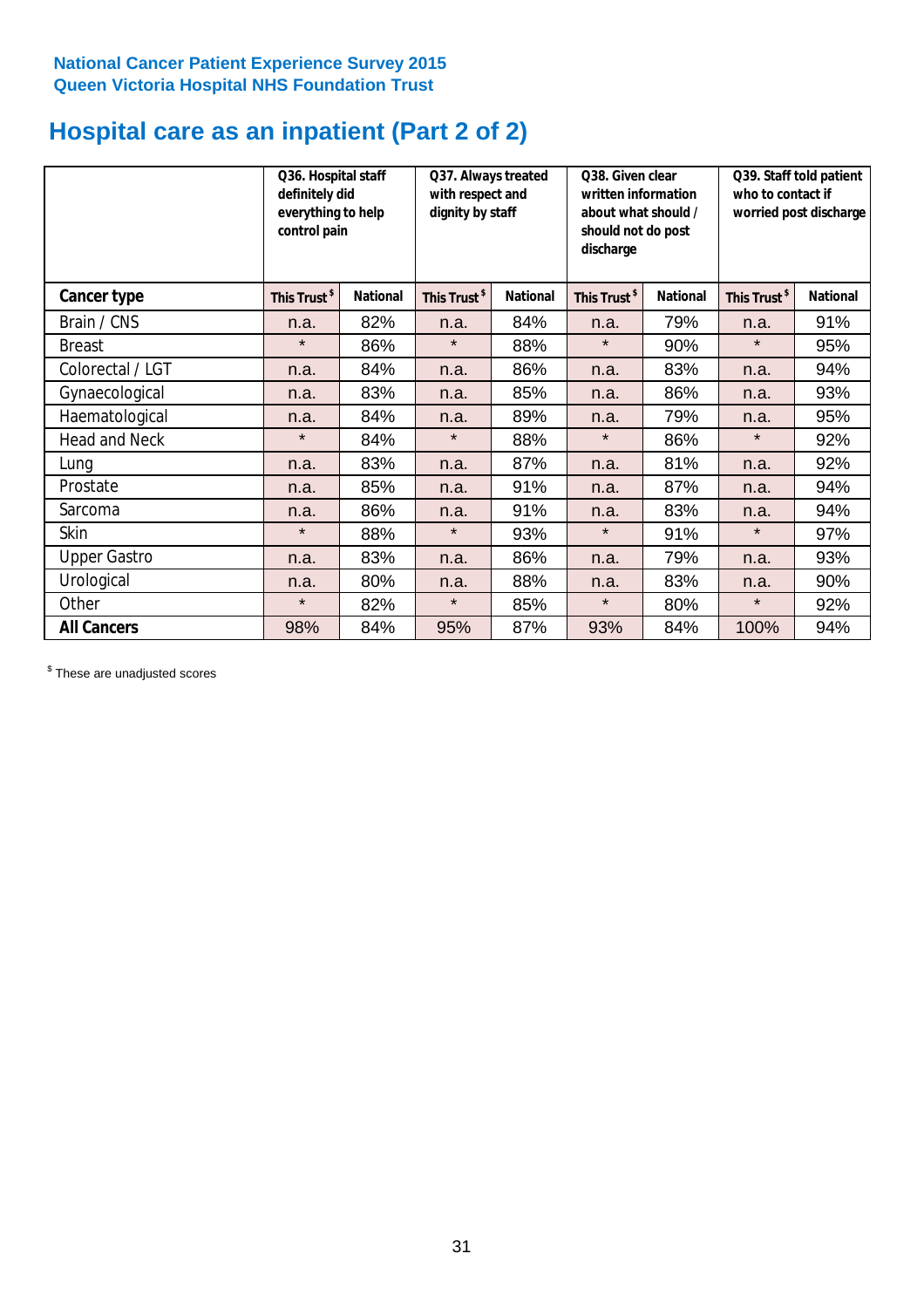# **Hospital care as a day patient / outpatient**

|                     | to discuss worries or<br>visit | Q41. Patient was able<br>fears with staff during | Q42. Doctor had the<br>right notes and other<br>documentation with<br>them |                 | Q44. Beforehand<br>patient had all<br>information needed<br>about radiotherapy<br>treatment |                 | Q45. Patient given<br>understandable<br>information about<br>whether radiotherapy<br>was working |                 |
|---------------------|--------------------------------|--------------------------------------------------|----------------------------------------------------------------------------|-----------------|---------------------------------------------------------------------------------------------|-----------------|--------------------------------------------------------------------------------------------------|-----------------|
| Cancer type         | This Trust <sup>\$</sup>       | <b>National</b>                                  | This Trust <sup>\$</sup>                                                   | <b>National</b> | This Trust <sup>\$</sup>                                                                    | <b>National</b> | This Trust <sup>\$</sup>                                                                         | <b>National</b> |
| Brain / CNS         | n.a.                           | 65%                                              | n.a.                                                                       | 94%             | n.a.                                                                                        | 85%             | n.a.                                                                                             | 52%             |
| <b>Breast</b>       | $\star$                        | 70%                                              | $\star$                                                                    | 95%             | $\star$                                                                                     | 87%             | $\star$                                                                                          | 60%             |
| Colorectal / LGT    | n.a.                           | 73%                                              | n.a.                                                                       | 95%             | n.a.                                                                                        | 85%             | n.a.                                                                                             | 55%             |
| Gynaecological      | n.a.                           | 70%                                              | n.a.                                                                       | 96%             | n.a.                                                                                        | 85%             | n.a.                                                                                             | 64%             |
| Haematological      | $\star$                        | 74%                                              | n.a.                                                                       | 97%             | n.a.                                                                                        | 82%             | n.a.                                                                                             | 64%             |
| Head and Neck       | $\star$                        | 69%                                              | $\star$                                                                    | 95%             | $\star$                                                                                     | 86%             | $\star$                                                                                          | 60%             |
| Lung                | n.a.                           | 69%                                              | n.a.                                                                       | 96%             | n.a.                                                                                        | 86%             | n.a.                                                                                             | 59%             |
| Prostate            | n.a.                           | 69%                                              | n.a.                                                                       | 95%             | n.a.                                                                                        | 88%             | n.a.                                                                                             | 61%             |
| Sarcoma             | n.a.                           | 68%                                              | $\star$                                                                    | 97%             | n.a.                                                                                        | 88%             | n.a.                                                                                             | 63%             |
| Skin                | $\star$                        | 73%                                              | 96%                                                                        | 96%             | n.a.                                                                                        | 81%             | n.a.                                                                                             | 63%             |
| <b>Upper Gastro</b> | n.a.                           | 68%                                              | n.a.                                                                       | 95%             | n.a.                                                                                        | 85%             | n.a.                                                                                             | 57%             |
| Urological          | n.a.                           | 65%                                              | n.a.                                                                       | 95%             | n.a.                                                                                        | 81%             | n.a.                                                                                             | 53%             |
| Other               | $\star$                        | 67%                                              | 100%                                                                       | 95%             | $\star$                                                                                     | 83%             | $\star$                                                                                          | 59%             |
| <b>All Cancers</b>  | 72%                            | 70%                                              | 99%                                                                        | 96%             | $\star$                                                                                     | 86%             | $\star$                                                                                          | 60%             |

|                      | Q47. Beforehand<br>patient had all<br>information needed<br>about chemotherapy<br>treatment |                 | Q48. Patient given<br>understandable<br>information about<br>whether<br>chemotherapy was<br>working |                 |  |
|----------------------|---------------------------------------------------------------------------------------------|-----------------|-----------------------------------------------------------------------------------------------------|-----------------|--|
| <b>Cancer type</b>   | This Trust <sup>\$</sup>                                                                    | <b>National</b> | This Trust <sup>\$</sup>                                                                            | <b>National</b> |  |
| Brain / CNS          | n.a.                                                                                        | 82%             | n.a.                                                                                                | 57%             |  |
| <b>Breast</b>        | $\star$                                                                                     | 83%             | $\star$                                                                                             | 62%             |  |
| Colorectal / LGT     | n.a.                                                                                        | 86%             | n.a.                                                                                                | 65%             |  |
| Gynaecological       | n.a.                                                                                        | 86%             |                                                                                                     | 68%             |  |
| Haematological       | 85%<br>n.a.                                                                                 |                 | n.a.                                                                                                | 75%             |  |
| <b>Head and Neck</b> | $\star$                                                                                     | 80%             | $\star$                                                                                             | 52%             |  |
| Lung                 | n.a.                                                                                        | 85%             | n.a.                                                                                                | 68%             |  |
| Prostate             | n.a.                                                                                        | 83%             | n.a.                                                                                                | 69%             |  |
| Sarcoma              | n.a.                                                                                        | 82%             | n.a.                                                                                                | 70%             |  |
| Skin                 | n.a.                                                                                        | 92%             | n.a.                                                                                                | 80%             |  |
| <b>Upper Gastro</b>  | n.a.                                                                                        | 83%             | n.a.                                                                                                | 64%             |  |
| Urological           | n.a.                                                                                        | 83%             | n.a.                                                                                                | 66%             |  |
| Other                | n.a.                                                                                        | 85%             | n.a.                                                                                                | 70%             |  |
| <b>All Cancers</b>   | $\star$                                                                                     | 84%             | $\star$                                                                                             | 68%             |  |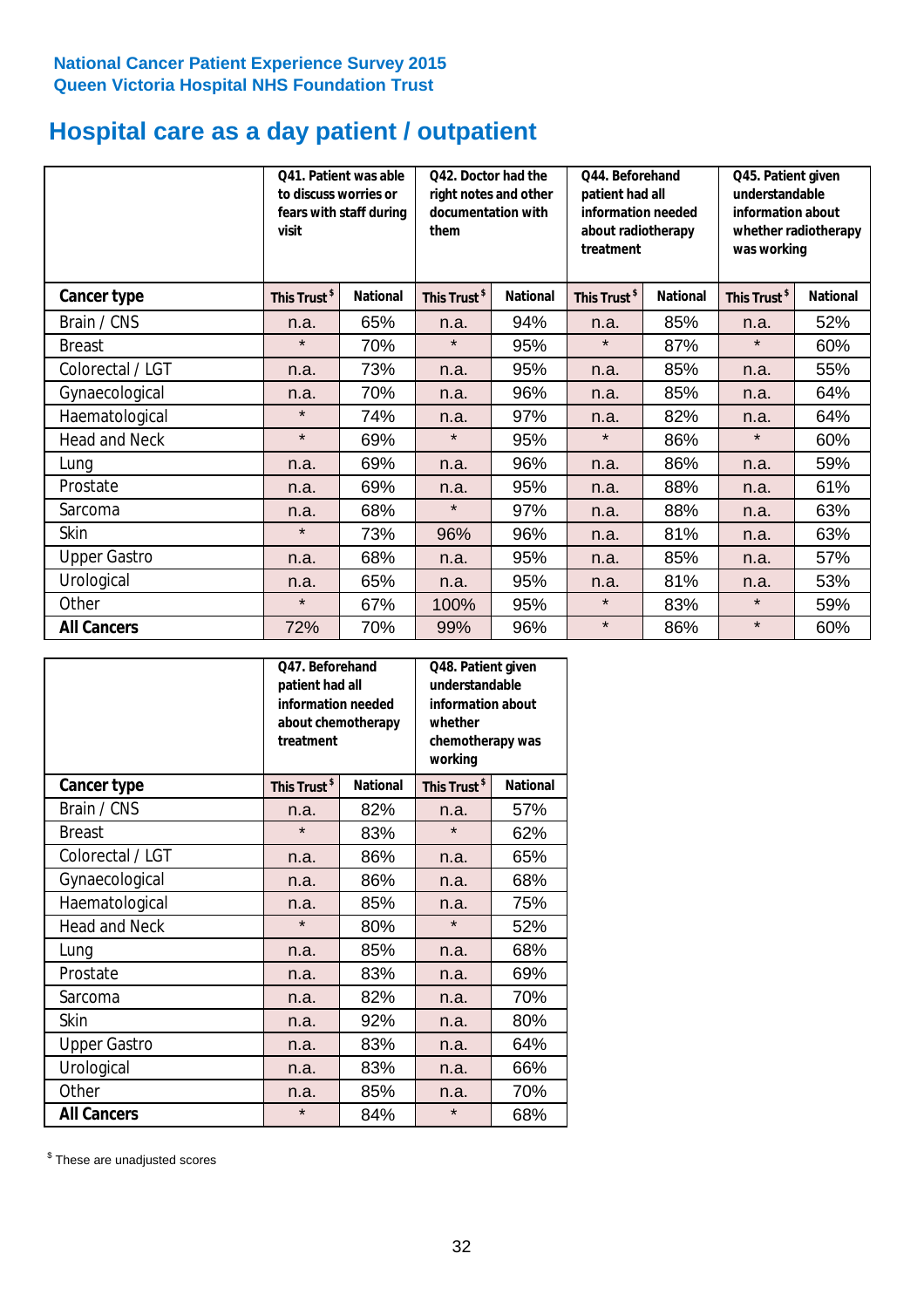# **Home care and support**

|                      | Q49. Hospital staff<br>Q50. Patient definitely<br>gave family or<br>given enough support<br>from health or social<br>someone close all the<br>information needed to<br>services during<br>help with care at home<br>treatment |                 |                          | Q51. Patient definitely<br>given enough support<br>from health or social<br>services after<br>treatment |                          |                 |
|----------------------|-------------------------------------------------------------------------------------------------------------------------------------------------------------------------------------------------------------------------------|-----------------|--------------------------|---------------------------------------------------------------------------------------------------------|--------------------------|-----------------|
| <b>Cancer type</b>   | This Trust <sup>\$</sup>                                                                                                                                                                                                      | <b>National</b> | This Trust <sup>\$</sup> | <b>National</b>                                                                                         | This Trust <sup>\$</sup> | <b>National</b> |
| Brain / CNS          | n.a.                                                                                                                                                                                                                          | 56%             | n.a.                     | 44%                                                                                                     | n.a.                     | 44%             |
| <b>Breast</b>        | $\star$                                                                                                                                                                                                                       | 57%             | $\star$                  | 54%                                                                                                     | $\star$                  | 40%             |
| Colorectal / LGT     | n.a.                                                                                                                                                                                                                          | 60%             | n.a.                     | 62%                                                                                                     | n.a.                     | 52%             |
| Gynaecological       | n.a.                                                                                                                                                                                                                          | 56%             | n.a.                     | 52%                                                                                                     | n.a.                     | 42%             |
| Haematological       | $\star$                                                                                                                                                                                                                       | 60%             |                          | 52%                                                                                                     | n.a.                     | 43%             |
| <b>Head and Neck</b> | $\star$                                                                                                                                                                                                                       | 59%             | $\star$                  | 53%                                                                                                     | $\star$                  | 50%             |
| Lung                 | n.a.                                                                                                                                                                                                                          | 57%             | n.a.                     | 52%                                                                                                     | n.a.                     | 42%             |
| Prostate             | n.a.                                                                                                                                                                                                                          | 55%             | n.a.                     | 47%                                                                                                     | n.a.                     | 43%             |
| Sarcoma              | $\star$                                                                                                                                                                                                                       | 59%             | n.a.                     | 58%                                                                                                     | n.a.                     | 53%             |
| Skin                 | $\star$                                                                                                                                                                                                                       | 67%             | $\star$                  | 58%                                                                                                     | $\star$                  | 61%             |
| <b>Upper Gastro</b>  | n.a.                                                                                                                                                                                                                          | 59%             | n.a.                     | 54%                                                                                                     | n.a.                     | 45%             |
| Urological           | n.a.                                                                                                                                                                                                                          | 55%             | n.a.                     | 47%                                                                                                     | n.a.                     | 44%             |
| Other                | 76%                                                                                                                                                                                                                           | 54%             | $\star$                  | 55%                                                                                                     | $\star$                  | 48%             |
| <b>All Cancers</b>   | 71%                                                                                                                                                                                                                           | 58%             | 50%                      | 54%                                                                                                     | 41%                      | 45%             |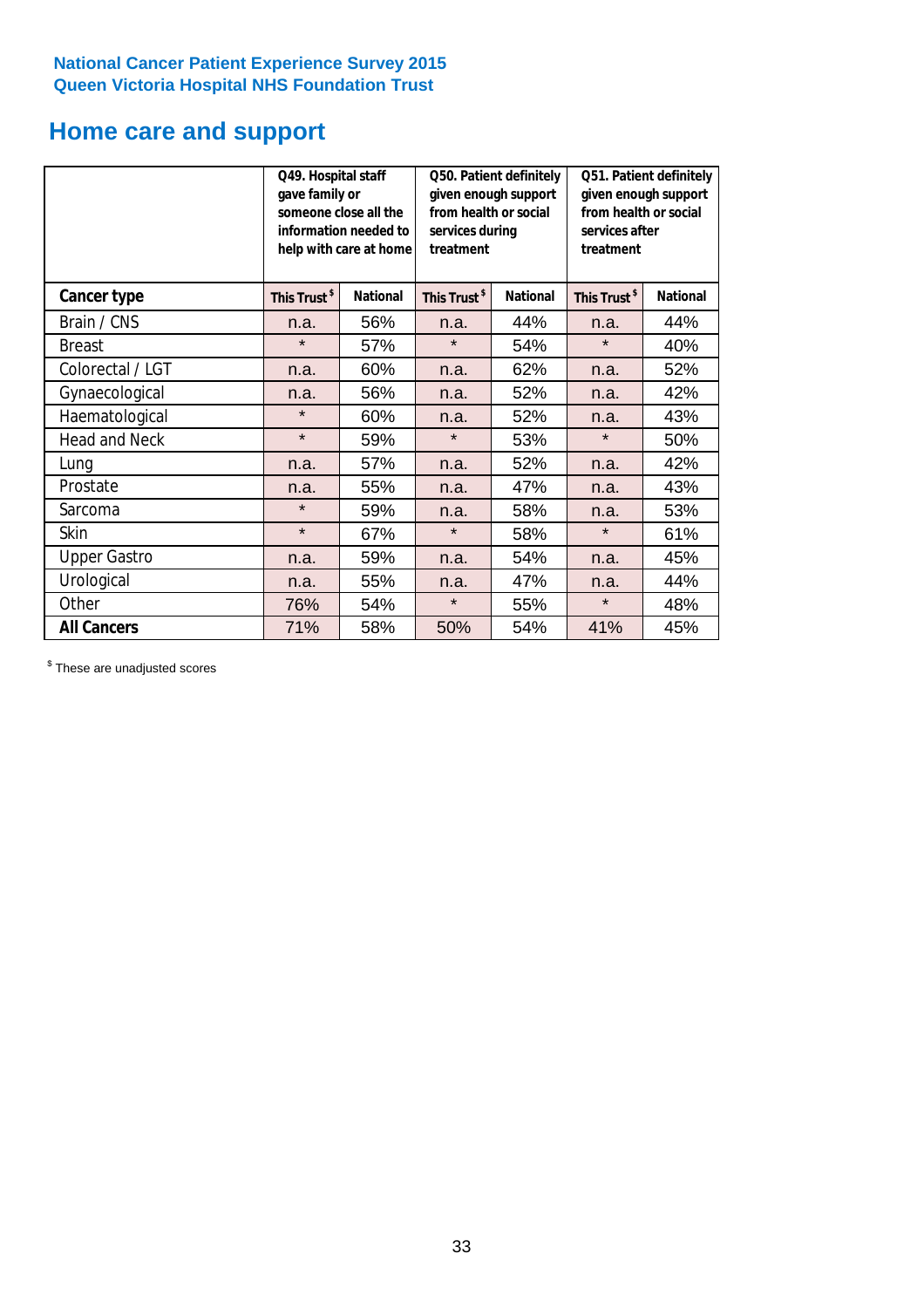# **Care from your general practice**

|                      | information about<br>treatment | Q52. GP given enough<br>patient's condition and | O53. Practice staff<br>definitely did<br>everything they could<br>to support patient |                 |  |
|----------------------|--------------------------------|-------------------------------------------------|--------------------------------------------------------------------------------------|-----------------|--|
| <b>Cancer type</b>   | This Trust <sup>\$</sup>       | <b>National</b>                                 | This Trust <sup>\$</sup>                                                             | <b>National</b> |  |
| Brain / CNS          | n.a.                           | 94%                                             | n.a.                                                                                 | 59%             |  |
| <b>Breast</b>        | $\star$                        | 96%                                             | $\star$                                                                              | 63%             |  |
| Colorectal / LGT     | n.a.                           | 95%                                             | n.a.                                                                                 | 63%             |  |
| Gynaecological       | n.a.                           | 95%                                             | n.a.                                                                                 | 59%             |  |
| Haematological       | n.a.                           | 96%                                             |                                                                                      | 61%             |  |
| <b>Head and Neck</b> | $\star$                        | 93%                                             | $\star$                                                                              | 60%             |  |
| Lung                 | n.a.                           | 95%                                             | n.a.                                                                                 | 62%             |  |
| Prostate             | n.a.                           | 95%                                             | n.a.                                                                                 | 67%             |  |
| Sarcoma              | $\star$                        | 97%                                             | $\star$                                                                              | 65%             |  |
| Skin                 | 100%                           | 97%                                             | $\star$                                                                              | 71%             |  |
| <b>Upper Gastro</b>  | n.a.                           | 94%                                             | n.a.                                                                                 | 62%             |  |
| Urological           | n.a.                           | 95%                                             | n.a.                                                                                 | 64%             |  |
| Other                | $\star$                        | 95%                                             | $\star$                                                                              | 61%             |  |
| <b>All Cancers</b>   | 100%                           | 95%                                             | 62%                                                                                  | 63%             |  |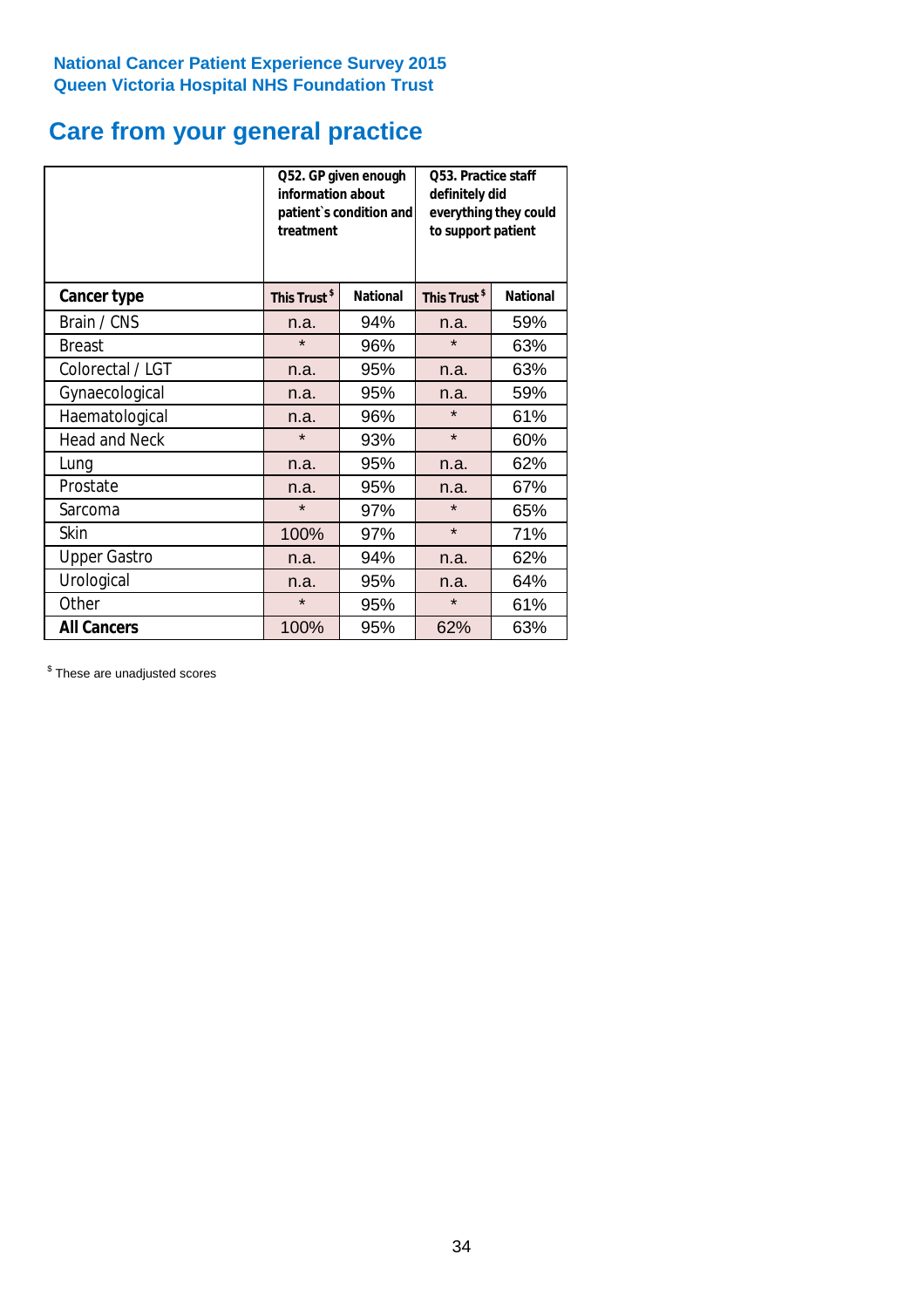# **Your overall NHS care**

|                      | together                 | Q54. Hospital and<br>community staff<br>always worked well |                          | Q55. Patient given a<br>care plan |                          | Q56. Overall the<br>administration of the<br>care was very good /<br>qood |                          | Q57. Length of time for<br>attending clinics and<br>appointments was<br>right |  |
|----------------------|--------------------------|------------------------------------------------------------|--------------------------|-----------------------------------|--------------------------|---------------------------------------------------------------------------|--------------------------|-------------------------------------------------------------------------------|--|
| Cancer type          | This Trust <sup>\$</sup> | <b>National</b>                                            | This Trust <sup>\$</sup> | <b>National</b>                   | This Trust <sup>\$</sup> | <b>National</b>                                                           | This Trust <sup>\$</sup> | <b>National</b>                                                               |  |
| Brain / CNS          | n.a.                     | 45%                                                        | n.a.                     | 29%                               | n.a.                     | 84%                                                                       | n.a.                     | 60%                                                                           |  |
| <b>Breast</b>        | $\star$                  | 60%                                                        | $\star$                  | 35%                               | $\star$                  | 90%                                                                       | $\star$                  | 64%                                                                           |  |
| Colorectal / LGT     | n.a.                     | 60%                                                        | n.a.                     | 36%                               | n.a.                     | 88%                                                                       | n.a.                     | 68%                                                                           |  |
| Gynaecological       | n.a.                     | 58%                                                        | n.a.                     | 29%                               | n.a.                     | 89%                                                                       | n.a.                     | 66%                                                                           |  |
| Haematological       | $\star$                  | 63%                                                        | $\star$                  | 33%                               | $\star$                  | 92%                                                                       | $\star$                  | 62%                                                                           |  |
| <b>Head and Neck</b> | $\star$                  | 58%                                                        | $\star$                  | 34%                               | $\star$                  | 89%                                                                       | $\star$                  | 65%                                                                           |  |
| Lung                 | n.a.                     | 63%                                                        | n.a.                     | 32%                               | n.a.                     | 89%                                                                       | n.a.                     | 70%                                                                           |  |
| Prostate             | n.a.                     | 63%                                                        | n.a.                     | 36%                               | n.a.                     | 87%                                                                       | n.a.                     | 71%                                                                           |  |
| Sarcoma              | $\star$                  | 60%                                                        | $\star$                  | 31%                               | $\star$                  | 90%                                                                       | $\star$                  | 63%                                                                           |  |
| Skin                 | 62%                      | 69%                                                        | 28%                      | 39%                               | 84%                      | 89%                                                                       | 61%                      | 73%                                                                           |  |
| <b>Upper Gastro</b>  | n.a.                     | 58%                                                        | n.a.                     | 36%                               | n.a.                     | 88%                                                                       | n.a.                     | 66%                                                                           |  |
| Urological           | n.a.                     | 62%                                                        | n.a.                     | 26%                               | n.a.                     | 84%                                                                       | n.a.                     | 73%                                                                           |  |
| Other                | 74%                      | 56%                                                        | $\star$                  | 29%                               | 95%                      | 87%                                                                       | 65%                      | 61%                                                                           |  |
| <b>All Cancers</b>   | 66%                      | 61%                                                        | 35%                      | 33%                               | 90%                      | 89%                                                                       | 72%                      | 66%                                                                           |  |

|                      | Q58. Taking part in<br>cancer research | discussed with patient | rating of care scored<br>good | Q59. Patient's average<br>from very poor to very |  |
|----------------------|----------------------------------------|------------------------|-------------------------------|--------------------------------------------------|--|
| <b>Cancer type</b>   | This Trust <sup>\$</sup>               | <b>National</b>        | This Trust <sup>\$</sup>      | <b>National</b>                                  |  |
| Brain / CNS          | n.a.                                   | 32%                    | n.a.                          | 8.5                                              |  |
| <b>Breast</b>        | $\star$                                | 28%                    | $\star$                       | 8.8                                              |  |
| Colorectal / LGT     | n.a.                                   | 22%                    | n.a.                          | 8.7                                              |  |
| Gynaecological       | 27%<br>n.a.                            |                        | n.a.                          | 8.7                                              |  |
| Haematological       | $\star$                                | 36%                    | $\star$                       | 8.8                                              |  |
| <b>Head and Neck</b> | $\star$                                | 21%                    | $\star$                       | 8.6                                              |  |
| Lung                 | n.a.                                   | 34%                    | n.a.                          | 8.6                                              |  |
| Prostate             | n.a.                                   | 35%                    | n.a.                          | 8.6                                              |  |
| Sarcoma              | $\star$                                | 29%                    | $\star$                       | 8.7                                              |  |
| Skin                 | 10%                                    | 17%                    | 8.9                           | 8.9                                              |  |
| <b>Upper Gastro</b>  | n.a.                                   | 30%                    | n.a.                          | 8.6                                              |  |
| Urological           | n.a.                                   | 14%                    | n.a.                          | 8.5                                              |  |
| Other                | 23%                                    | 31%                    | 9.0                           | 8.6                                              |  |
| <b>All Cancers</b>   | 14%                                    | 28%                    | 8.9                           | 8.7                                              |  |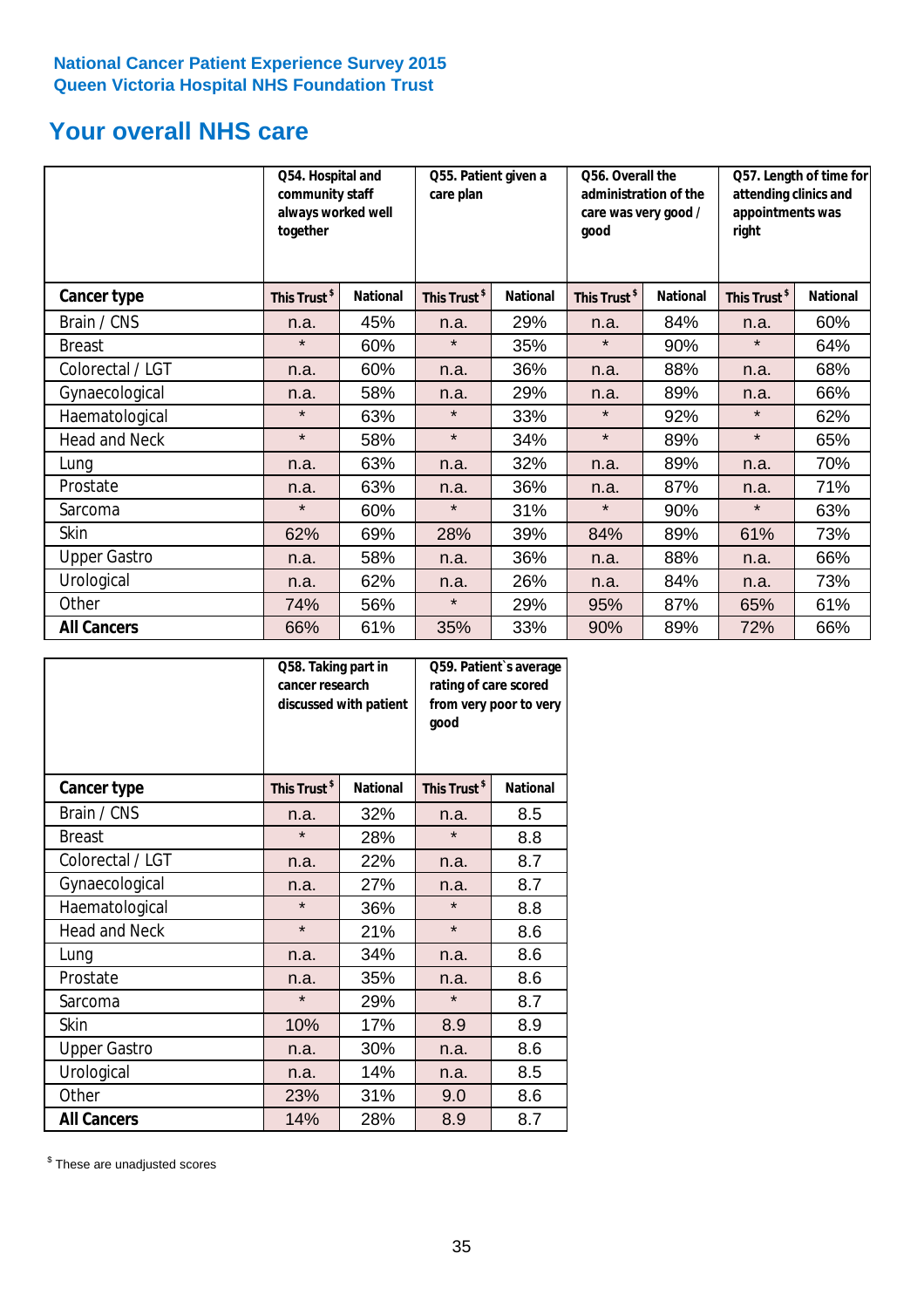# **Annex**

# **Methodology**

The sample for the survey included all adult (aged 16 and over) NHS patients, with a confirmed primary diagnosis of cancer, discharged from an NHS Trust after an inpatient episode or day case attendance for cancer related treatment in the months of April, May and June 2015.

The patients included in the sample had relevant cancer ICD10 codes (C00-99 excluding C44 and C84, and D05) in the first diagnosis field of their patient records, applied to their patient files by the relevant NHS Trust, and were alive at the point at which fieldwork commenced. Deceased checks were undertaken on up to three occasions during fieldwork, to ensure that questionnaires were not sent to patients who had died since their treatment.

Trust samples were checked rigorously for duplicates and patient lists were also de-duplicated nationally to ensure that patients did not receive multiple copies of questionnaires.

The fieldwork for the survey was undertaken between October 2015 and March 2016.

For the first time, the survey used a mixed mode methodology. Questionnaires were sent by post with two reminders where necesssary, but also included an option to complete online. A Freephone helpline was available for respondents to ask questions about the survey, to enable them to complete their questionnaires over the phone, and to provide access to a translation and interpreting facility for those whose first language was not English.

The Health Research Authority supported the survey by granting Section 251 approval.

# **Further information**

Further information on survey methodology, as well as all of the national and local reports and data, is available at www.ncpes.co.uk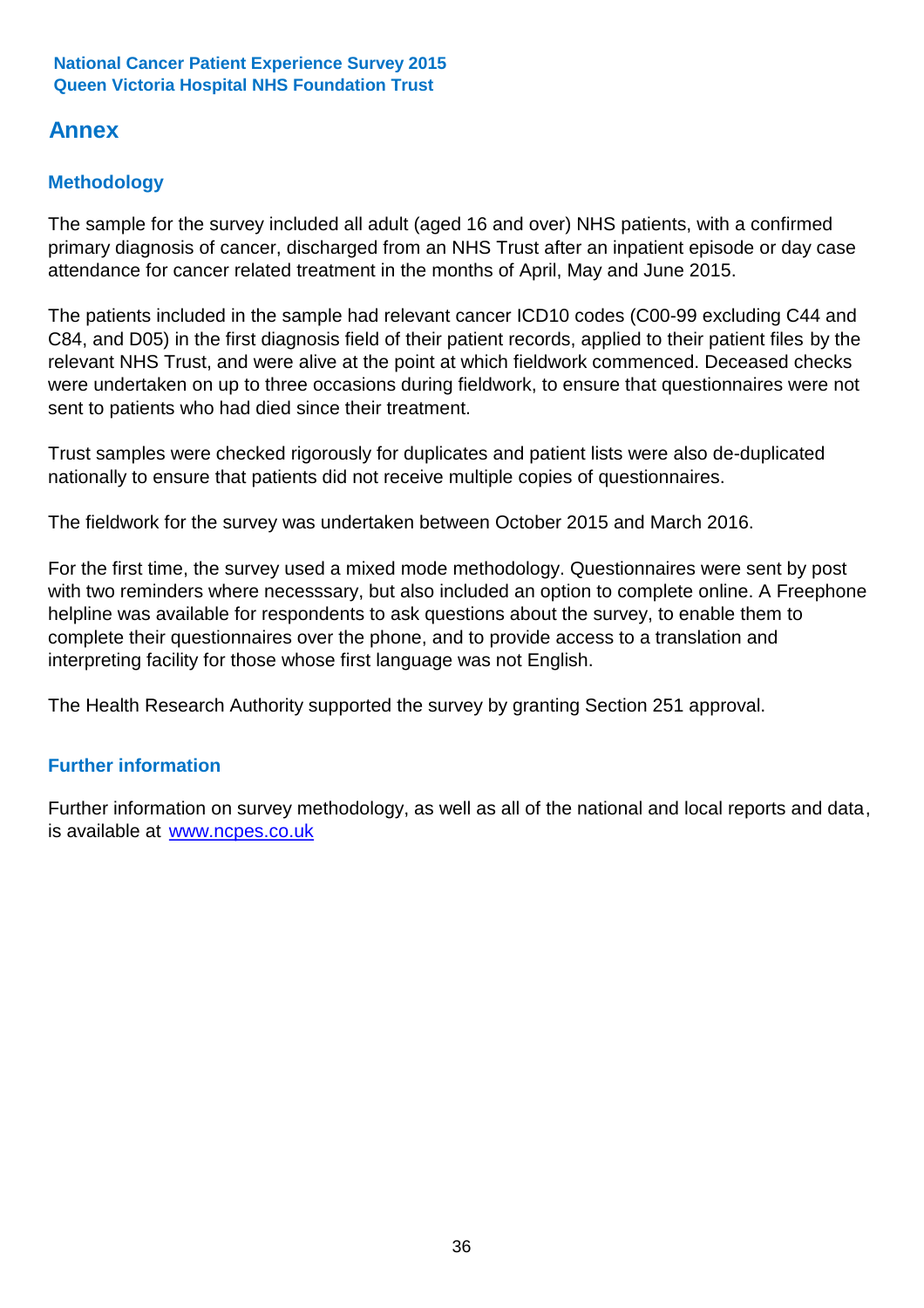# **Redevelopment of the 2015 survey**

A number of significant changes have been made to the National Cancer Patient Experience Survey in 2015:

- the length of the questionnaire has been reduced
- response options have been reviewed and changed to make them consistent throughout the survey
- some of the questions and / or answer options have been changed so that they are now in line with questions in other patient surveys (e.g. the Care Quality Commission national patient surveys), to improve comparability between them
- the topic areas within the questionnaire have been redesigned to capture the whole patient journey.

There are 50 questions in the questionnaire that relate directly to patient experience. Of these, 14 remain unchanged from previous years; and a further 21 have been slightly amended. We draw caution in directly comparing data from the 2015 survey to the findings of the previous CPES surveys, even for identical questions. Changes in the structure of the survey instrument (questionnaire) and also the administration of the survey (calendar period and length of time from sampling to field work start and completion) may influence nationwide averages, although these features will not greatly impact on relative comparisons (e.g. between patient groups or hospitals).

The other 15 questions are either new or substantially changed from previous years.

It is expected that there will be few, if any changes, to the questionnaire going forward so we will be able to compare the results year on year. Where changes are necessary they are expected to be for methodological reasons or to improve question reliability.

Another significant change in 2015 is that an online version of the questionnaire has been developed. The online version was developed to make the questionnaire more accessible for respondents. This may have an impact on the demographic characteristics of the respondents. This may be an improvement if previously underrepresented groups have responded. However, changes to the demographics of respondents may have implications on the overall results - and again, leads us to draw caution in directly comparing results with previous years.

# **Official Statistics**

The 2015 survey data has been published for the first time as Official Statistics. The 2015 survey data has been produced and published in line with the Code of Practice for Official Statistics.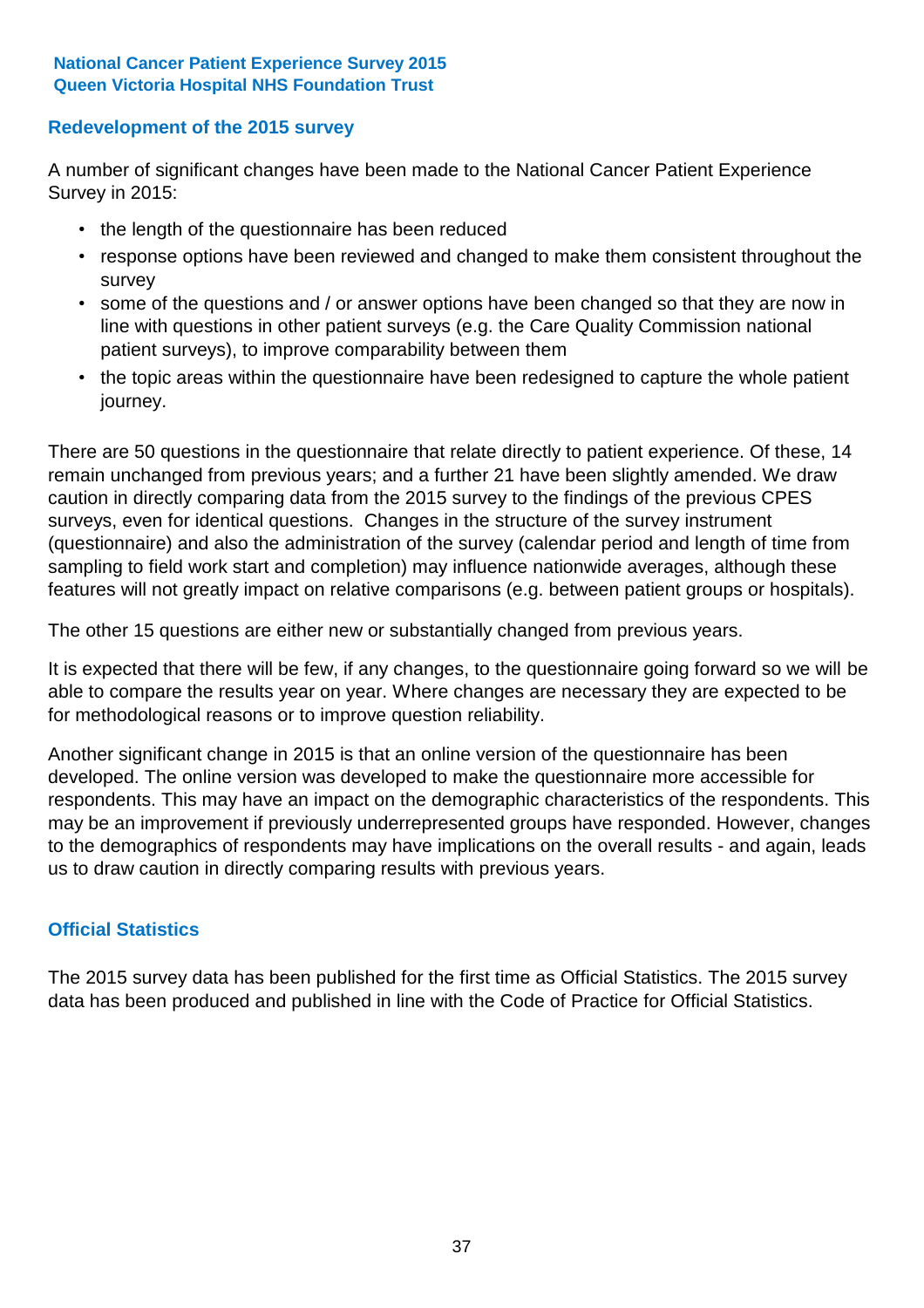# **Scoring methodologies**

49 of the 50 questions relating directly to patient experience have been summarised as the score of the percentage of patients who reported a positive experience. For example:

- question 6 asks: "Overall, how did you feel about the length of time you had to wait for your test to be done?". Responses have been recorded as positive only for those patients who selected the first option ("It was about right")
- question 11 asks: "When you were told you had cancer, were you given written information about the type of cancer you had?". Responses have been recorded as positive only for those patients who selected the first option ("Yes, and it was easy to understand").

Where options do not provide any information on positive/negative patient experience (e.g. "Don't know / can't remember"), they are excluded from the score.

The other question (question 59) asks respondents to rate their overall care on a scale of 0 to 10. Scores have been given as an average on this scale.

A copy of the 2015 questionnaire, marked up with all of these scoring conventions, is available at www.ncpes.co.uk

Further details on the scoring methodology can be found in the technical document for the survey, available at <u>www.ncpes.co.uk</u>

### **Case-mix adjustment**

For the first time in 2015, case-mix adjusted findings are being presented alongside unadjusted results for Trusts. Case-mix adjustment allows us to account for the impact that differing patient populations might have on results. By using the case-mix adjusted estimates we can obtain a greater understanding of how a Trust is performing given their patient population.

The factors taken into account in this case-mix adjustment are gender, age, ethnic group, deprivation, and tumour group.

For further details on case-mix adjustment, please refer to the technical document for the survey, available at www.ncpes.co.uk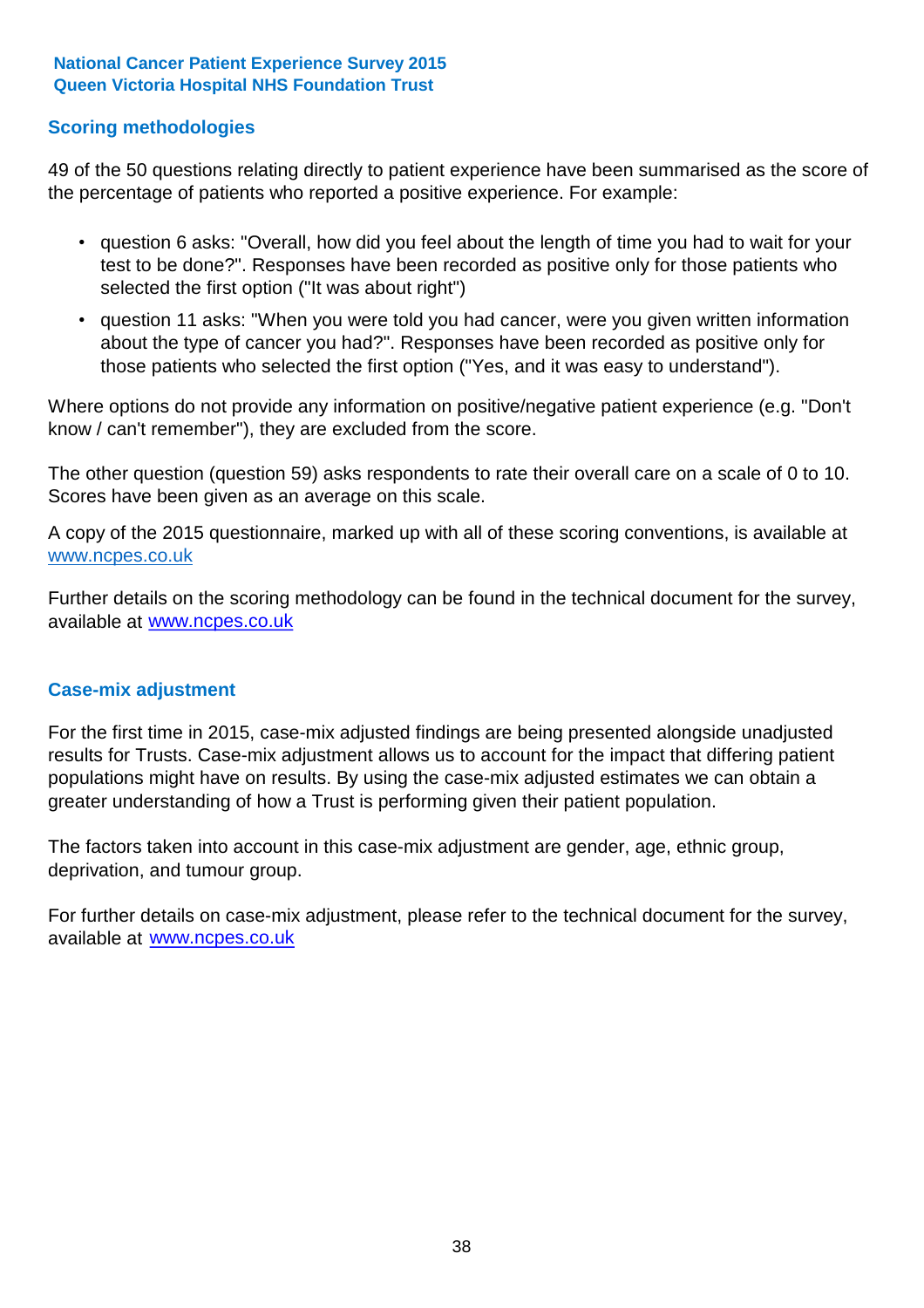# **Response Rates**

|                 | Sample<br><b>Size</b> | <b>Excluded</b> | Adjusted<br><b>Sample</b> | <b>Not</b><br>Returned   Refused | Blank / | Completed | Response<br>Rate |
|-----------------|-----------------------|-----------------|---------------------------|----------------------------------|---------|-----------|------------------|
| <b>National</b> | 116,991               | 8.719           | 108,272                   | 33,168                           | 3.918   | 71,186    | 66%              |
| <b>RPC</b>      | 141                   |                 | 134                       | 42                               |         | 84        | 63%              |

### **Respondents by tumour group**

The tables below show the numbers of patients from each tumour group and the age and gender distribution of these patients.

| <b>Tumour Group</b>  | Number of<br>respondents* |  |  |
|----------------------|---------------------------|--|--|
| Brain / CNS          | O                         |  |  |
| <b>Breast</b>        | 16                        |  |  |
| Gynaecological       | 0                         |  |  |
| Colorectal / LGT     | 0                         |  |  |
| Lung                 | 0                         |  |  |
| <b>Skin</b>          | 40                        |  |  |
| Haematological       | 2                         |  |  |
| <b>Upper Gastro</b>  | $\Omega$                  |  |  |
| Other                | 11                        |  |  |
| Urological           | 1                         |  |  |
| Prostate             | 0                         |  |  |
| Sarcoma              | 1                         |  |  |
| <b>Head and Neck</b> | 13                        |  |  |

*\* These figures may not match the numerator for all questions in the 'Comparisons by tumour group' section of this report, because not all questions were answered by all respondents.*

# **Respondents by age and gender**

The questionnaire asked respondents to give their year of birth. This information has been amalgamated into 8 age bands. The age and gender distribution for the Trust was as follows:

|             | 16-24 | 25-34 | 35-44 | 45-54 | 55-64 | 65-74 | 75-84 | $85+$ | <b>Total</b> |
|-------------|-------|-------|-------|-------|-------|-------|-------|-------|--------------|
| <b>Male</b> |       |       |       | ັ     |       | 12    | 12    |       | 42           |
| Female      |       |       |       |       |       | 10    |       |       | 42           |
| Total       |       |       |       | 13    | 15    | つつ    | 20    |       | 84           |